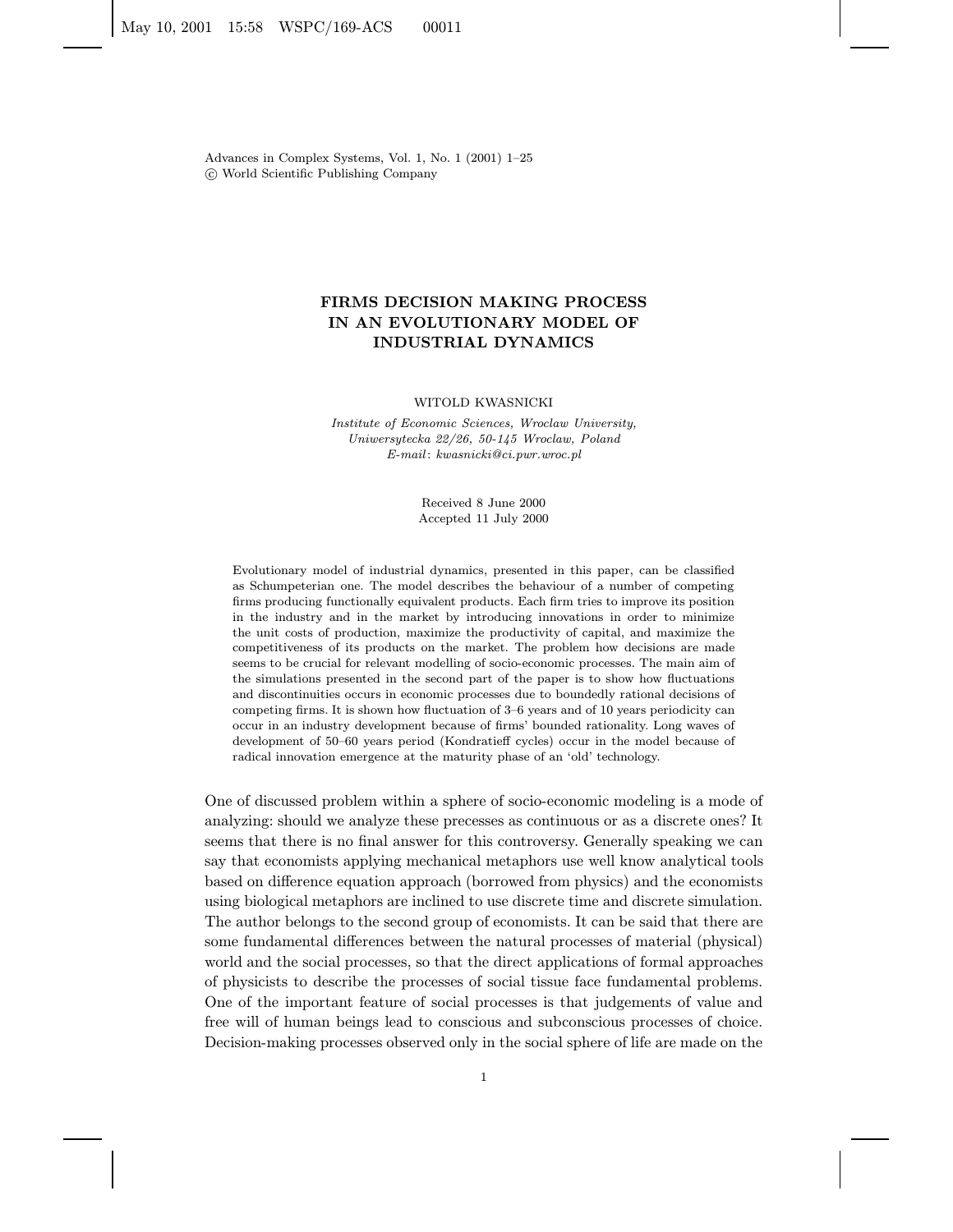basis of our expectations, and our scale of values. Decisions process is from its nature a discrete process. Humans decisions are based on some qualitative evaluations of the past development and actual state of the art of our socio-economic environment. Therefore the models of socio-economic processes are a mixture of qualitative and quantitative variables as well as recurrent and non-recurrent events [3].

Presented model can be classified as Schumpeterian one and is rooted in the tradition established in the second part of the XXth century by Nelson and Winter [6]. Last decades witness a vigorous research process toward searching for alternative models to the orthodox economics. Different authors propose different approaches, let we mention only selected ones proposed by Silverberg et al. [11], Silverberg and Lehnert [12], Silverberg and Verspagen [13, 14]. Bruckner, *et al.* [1] and Saviotti and Mani [7]; who proposed a model of generalized Lotka–Volterra type based on replicatior dynamic approach to describe technological evolution).

A distinguished feature of Silverberg and Verspagen models is that technological progress is embedded in vintage capital. In the model presented in [11] firms are self-financing using their cash and liquid interest bearing reserves. An investments plan of each firm is based on its financial strength. Textbooks' notions of 'demand' and 'supply' are not present in the model. Instead of it, firms' behaviour is placed in more realistic spaces of orders, order backlog, delivery delay, rate of capacity utilization, shipment, etc. The current level of production is constrained by a firm's maximum capacity and the production of each firm depends on prime unit labour cost (i.e., an average over all capital vintages). Similar idea that firms rely on rather simple rules of thumb or routines rather than explicit optimization procedures is applied in models developed by Silverberg, Lehnert and Verspagen [12]–[14].

Different approach, focused mainly on the innovation processes, is proposed by Bruckner, *et al.* [1]. They start from observation of physicists that "relationship between micro- and macro-level descriptions become important and led to questions of fundamental relevance" and that "relatively independent of the nature of the subsystems mainly the manner of their coordination is important for the demonstration of the well-known macroscopic phenomena of spontaneous structure formation". The authors apply general *n*-dimensional birth-death transition model to describe technological development. It is assumed that firms consist of different plants using different technologies. In a general term, the system is described by a number of fields (which in a case of technological process are production units used by different firms applying specific technology i. Elementary process of self-reproduction, spontaneous generation, self-amplification (i.e. non-linear self-reproduction), sponsoring, error reproduction, cooperative and non-cooperative exchange, spontaneous decline and self-inhibition are a base theoretical concept of the model. Development of the system is described by a Master Equation system defining probability distribution of technologies.

Model presented in this paper apply evolutionary metaphors. Due to space limitations, the presentation of the model will be confined to a general description without going into the mathematical details. Description of the model (presented in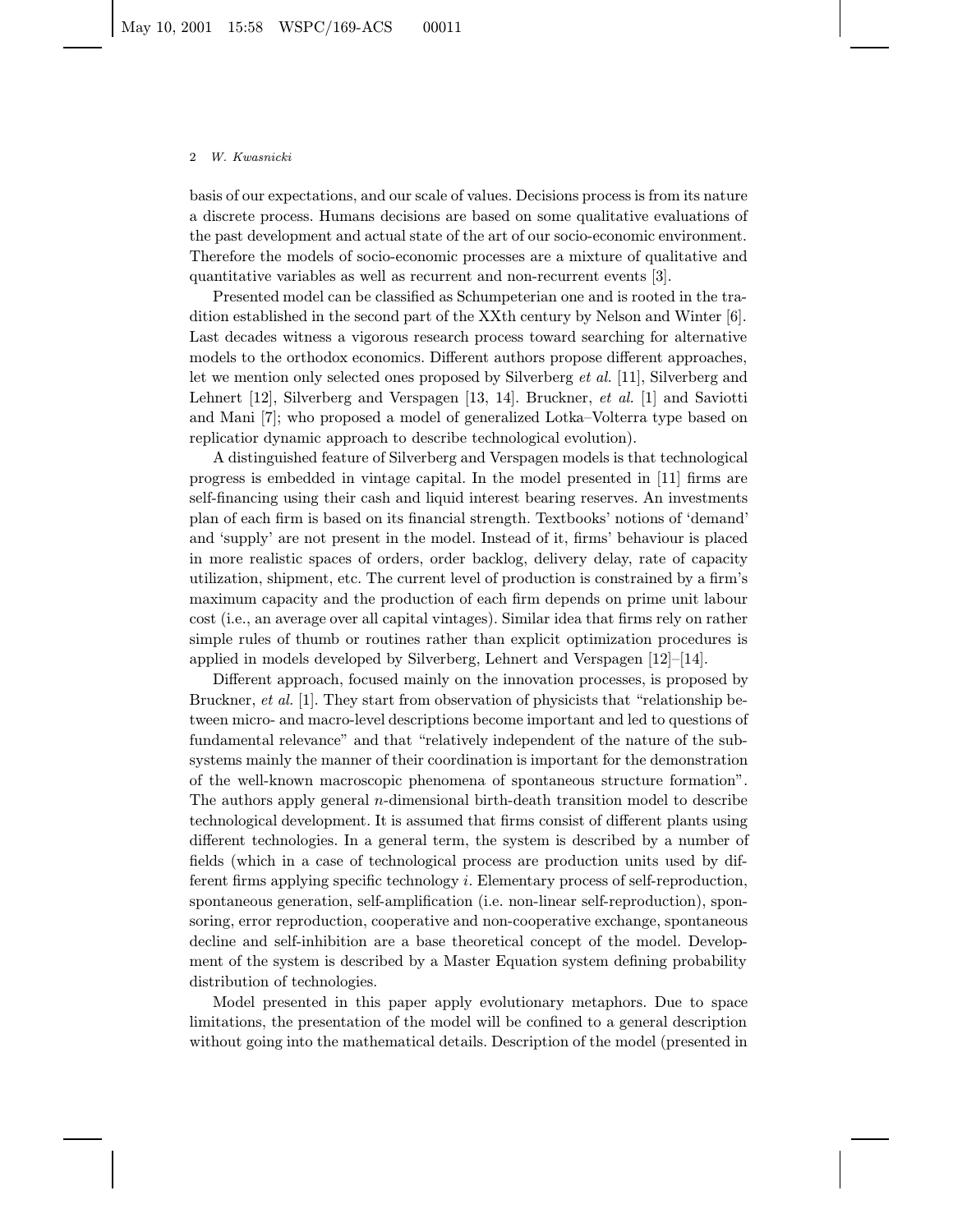the next section) is focussed on the decision making process undertaken by firms in discrete moments. The model is described in detail in [4, 5]. It seems that the problem how decisions are made is crucial for relevant modelling of socio-economic processes. In fact the mode of development of socio-economic processes mainly depends on a way decisions are made. In the second section selected number of situational experiments are presented. The main aim of these simulations is to show how fluctuations and discontinuities occurs in economic processes due to boundedly rational decisions of competing firms.

## 1. The Evolutionary Model of Industrial Dynamics

The model describes the behaviour of a number of competing firms producing functionally equivalent products. The decisions of a firm relating to investment, price, profit, etc. are based on the firm's evaluation of behaviour of other, competing firms, and the expected response of the market. The firm's knowledge of the market and knowledge of the future behaviour of competitors is limited and uncertain. Firms' decisions can thus only be suboptimal. The decisions are taken simultaneously and independently by all firms at the beginning of each period (e.g. once a year or a quarter). After the decisions are made the firms undertake production and put the products on the market. The products are evaluated by the market, and the quantities of different firms' products sold in the market depend on the relative prices, the relative value of products' characteristics and the level of saturation of the market. In the long run, a preference for better products, i.e. those with a lower price and better characteristics, prevails.

Each firm tries to improve its position in the industry and in the market by introducing innovations in order to minimize the unit costs of production, maximize the productivity of capital, and maximize the competitiveness of its products on the market. The product's price depends on the current technology of the firm, on market structure and on the assumed level of production to be sold on the market. Price and volume of production are established in an interactive way to fulfil the firms objectives (i.e., to keep relatively high profits in the near future and to assure further development in the long run). In managing innovation, each firm takes into account all economic constraints, as they emerge during the firm's development. It thus frequently occurs that to economic constraints prevent a prosperous invention from being put into practice.

One of the distinguished features of the model is the coupling of technological development and economic processes. Current investment capacity is taken into account by each firm in the decision making process. Success of each firm in the search for innovation depends not only on R&D funds spent by each firm to search for innovation, but also on the extent to which firms make private knowledge public. Making the private knowledge of a firm public can in some cases speed up industrial development, but also diminishes a firm's incentives to spend more funds on R&D projects.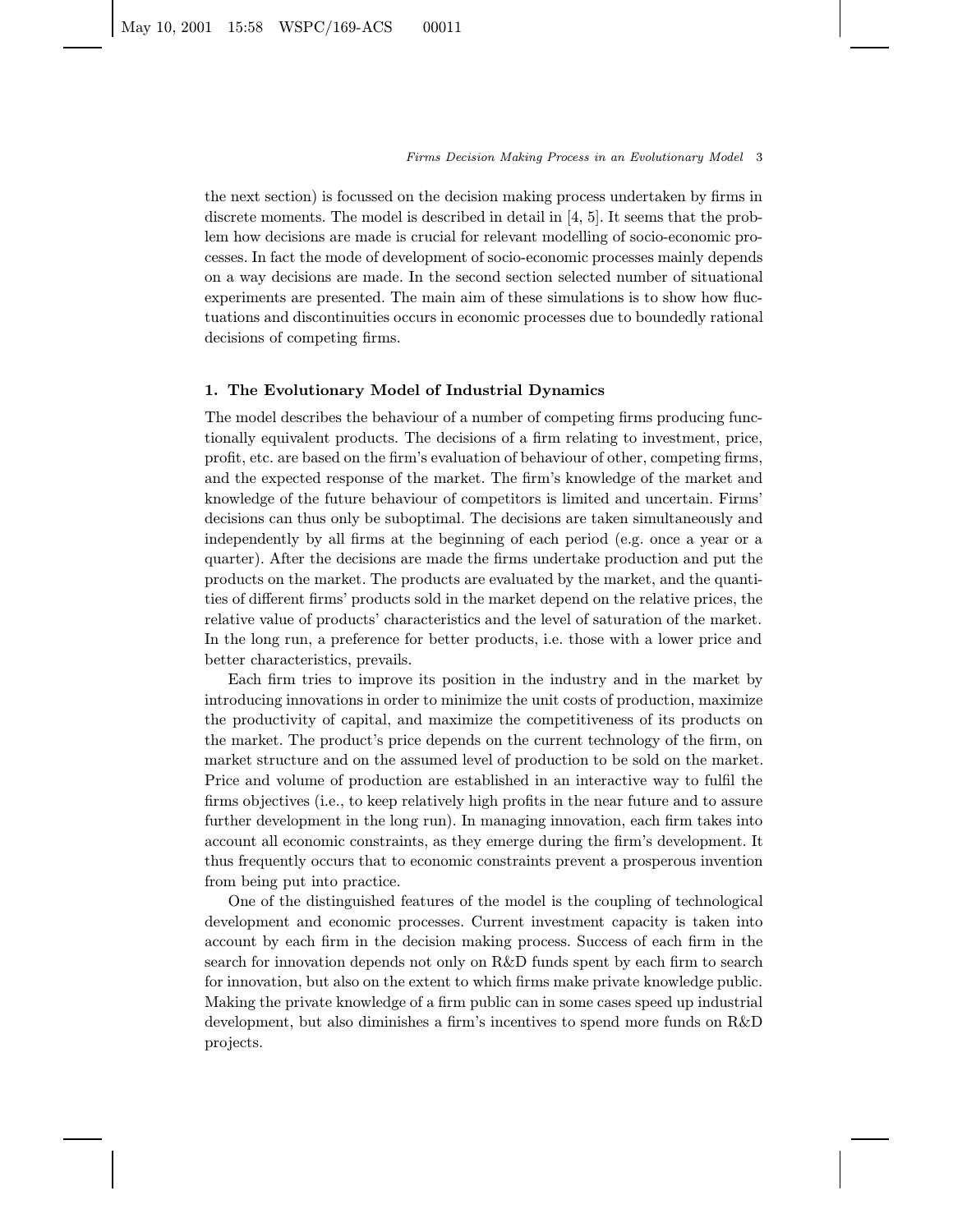There are two ways in which firms search for inventions: autonomous, in-house research, and imitation of competitors. Public knowledge allows not only for imitation of competitors, but may also concern the research process. From all inventions only a small fraction is selected to actually be used. Innovation may modernize current production but can also initiate new, radical way of production, i.e. by introducing essentially new technology. In general, each innovation may reduce unit costs, increase the productivity of capital, and improve product performance. However, it frequently happens that improvement of one factor is accompanied by deterioration of the two other. Firms therefore face the problem of balancing positive and negative factors of each invention. An invention will only become an innovation if the positive factors prevail.

Simulation of industry development is done in discrete time in four steps:

- (1) Search for innovation (i.e., search for new sets of routines which potentially may replace the old set currently employed by a firm).
- (2) Firms' decision making process (calculation and comparison of investment, production, net income, profit, and some other characteristics of development which may be attained by employing the old and the new sets of routines).
- (3) Entry of new firms.
- (4) Selling process (market evaluation of the offered pool of products; calculation of firms' characteristics: production sold, shares in global production and global sales, total profits, profit rates, research funds, etc).

## The search for innovation

According to the tradition established by Schumpeter (see e.g. [6]), we use the term 'routine' to name the basic unit of the hereditary information of a firm. The set of routines applied by the firm is one of the basic characteristics describing it. In order to improve its position in the industry and in the market, each firm searches for new routines and new combinations of routines to reduce the unit costs of production, increase the productivity of capital, and improve the competitiveness of its products in the market. Nelson and Winter [6, p. 14] define routines as "regular and predictable behavioral patterns of firms" and include in this term such characteristics as "technical routines for producing things ... procedures of hiring and firing, ordering new inventory, stepping up production of items in high demand, policies regarding investment, research and development, advertising, business strategies about product diversification and overseas investment". Productivity of capital, unit costs of production, and characteristics of products manufactured by a firm depend on the routines employed by the firm (examples of the product characteristics are reliability, convenience, lifetime, safety of use, cost of use, quality and aesthetic value). We may speak about the existence of two spaces: the space of routines and the space of product characteristics.

We assume that at time  $t$  a firm is characterized by a set of routines actually employed by the firm. There are two types of routines: active, that is, routines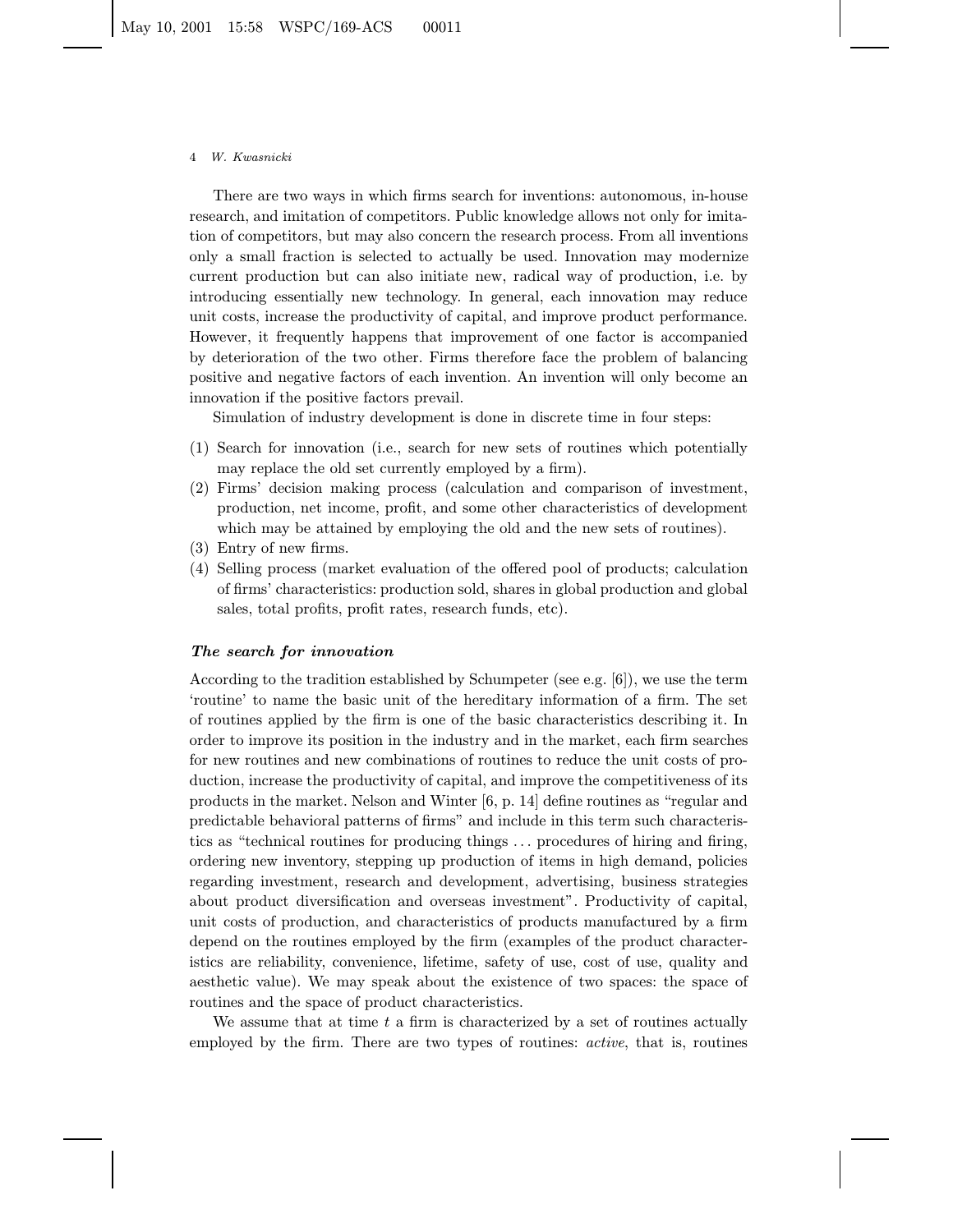employed by this firm in its everyday practice, and *latent*, that is, routines which are stored by a firm but not actually applied. Latent routines may be included in the active set of routines at a future time. The set of routines is divided into separate subsets, called segments, consisting of similar routines employed by the firm in different domains of the firm's activity. Examples are segments relating to productive activity, managerial and organizational activity, marketing, and so on. In each segment, either active or latent routines may exist. The set of routines employed by a firm may evolve. There are four basic mechanisms for generating new sets of routines, namely: mutation, recombination, transition and transposition. The probability of discovering a new routine (mutation) depends on the research funds allocated by the firm for autonomous research, that is, in-house development. It is assumed that routines mutate independently of each other. The scope of mutation also depends on funds allocated for in-house development.

The firm may also allocate some funds for gaining knowledge from other competing firms and try to imitate some routines employed by competitors (recombi $nation$ ) — for example, each firm can gain knowledge about a domain of activity of another firm by licensing. A single routine may be transmitted (transition) with some probability from firm to firm. It is assumed that after transition a routine belongs to the subset of latent routines. At any time a random transposition of a latent routine to the subset of active routines may occur.

In general, the probability of transposition of a routine for any firm is rather small. But randomly, from time to time, the value of this probability may abruptly increase and very active processes of search for a new combination of routines are observed. This phenomenon is called recrudescence. Recrudescence is viewed as an intrinsic ability of a firm's research staff to search for original, radical innovations by employing daring, sometimes apparently insane, ideas. This ability is connected mainly with the personalities of the researchers and random factors play an essential role in the search for innovations by recrudescence, so the probability of recrudescence is not related to R&D funds allocated by a firm to 'normal' research.

As a rule, mutation, recombination and transposition on a normal level (that is, with low probabilities in long periods) are responsible for small improvements and, during the short periods of recrudescence, for the emergence of radical innovations.

### Firm's decisions

It seems that one of the crucial problems of contemporary economics is to understand the process of decision-making. Herbert Simon states that "the dynamics of the economic system depends critically on just how economic agents go about making their decisions, and no way has been found for discovering how they do this that avoids direct inquiry and observations of the process" [10, p. 38].

The decision making procedure is presented below. Each firm for given price  $p_i(t)$  evaluates the production, investment, expected income and profit in succeeding periods of time.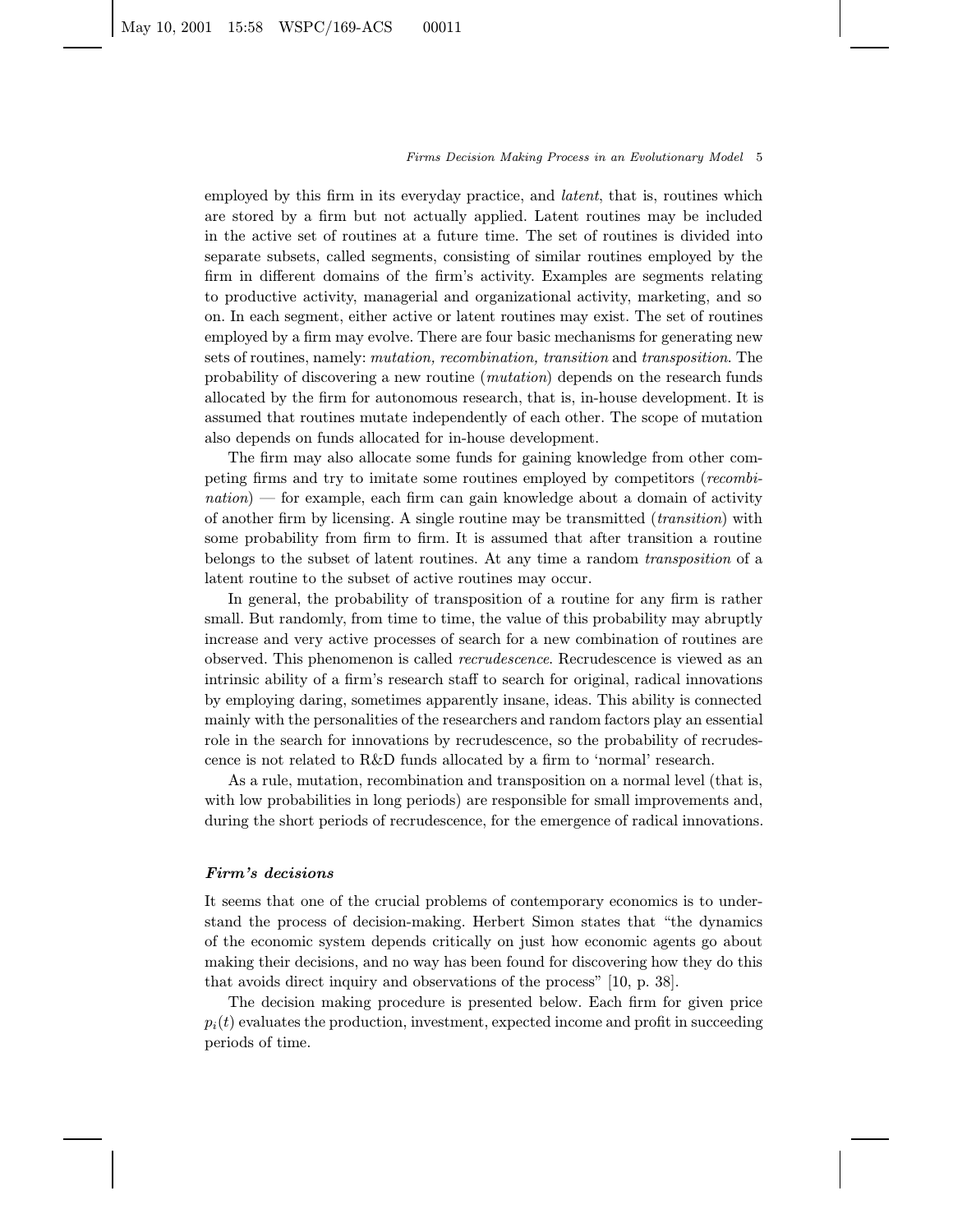## (a) Calculation of the product competitiveness  $c_i(t)$

Two kinds of product competitiveness are distinguished: technical competitiveness and overall competitiveness (or simply competitiveness). The technical competitiveness reflects the quality of technical performance of the product on the market, and depends directly on the values of the product's technical characteristics, such as reliability, convenience, lifespan, safety of use, cost of use, quality and aestheticism. The overall competitiveness describes product attractiveness on the market and depends on technical competitiveness and the product price. Competitiveness, as a measure of attractiveness of a product, grows with a reduction in its price and an improved technical performance. It is assumed that a product competitiveness at a price  $p_i(t)$  is equal to

$$
c(p_i(t)) = \frac{q}{(p_i(t))^\alpha},\tag{1}
$$

where q is the technical competitiveness,  $\alpha$  the elasticity of price in the competitiveness;  $\alpha$  is a characteristic of the market and describes the sensitivity of the market to price fluctuations. Let us denote by  $c_i(t)$  the competitiveness of products of firm i at time t, that is,  $c_i(t) = c(p_i(t))$ .

## (b) Estimation of the average price and average competitiveness

It may be said, without much exaggeration, that all man's decisions are made on the basis of his expectations, but as Herbert Simon asserts: "economists do not disagree about many things, but they disagree about a few crucial things, in particular, how people form expectations" [10, p. 504]. It is rational to assume that, in general, a firm knows nothing about current and future decisions of competitors. It is assumed that decisions of any firm are made independently on the basis of its expectations of what other firms (competitors) will decide. The simplest assumption is that next time the competitors will behave in a similar way as in the past. Therefore the firm i estimates that in the succeeding period  $(t, t+1)$  the average price will be equal to

$$
p^{e}(t) = p^{p}(t)(1 - f_{i}(t-1)) + p_{i}(t)f_{i}(t-1).
$$
\n(2)

Similarly, the average competitiveness is expected to be equal to

$$
c^{e}(t) = c^{p}(t)(1 - f_{i}(t-1)) + c_{i}(t)f_{i}(t-1),
$$
\n(3)

where  $f_i(t-1)$  is the market share of firm i at the previous instant, and  $p^p(t)$  and  $c^p(t)$  are trend values of average price and average competitiveness, respectively. It is assumed that prediction of the trend values  $p^p(t)$  and  $c^p(t)$  is made outside the industry and that these values are known to all firms.

Equations (2) and (3) enable us to model diversified situations faced by different firms, for example, the weight of a small firm to form the average price is much smaller than that of a large firm. So, small firms are, in general, 'price takers' in the sense that they assume that the future average price will be very close to the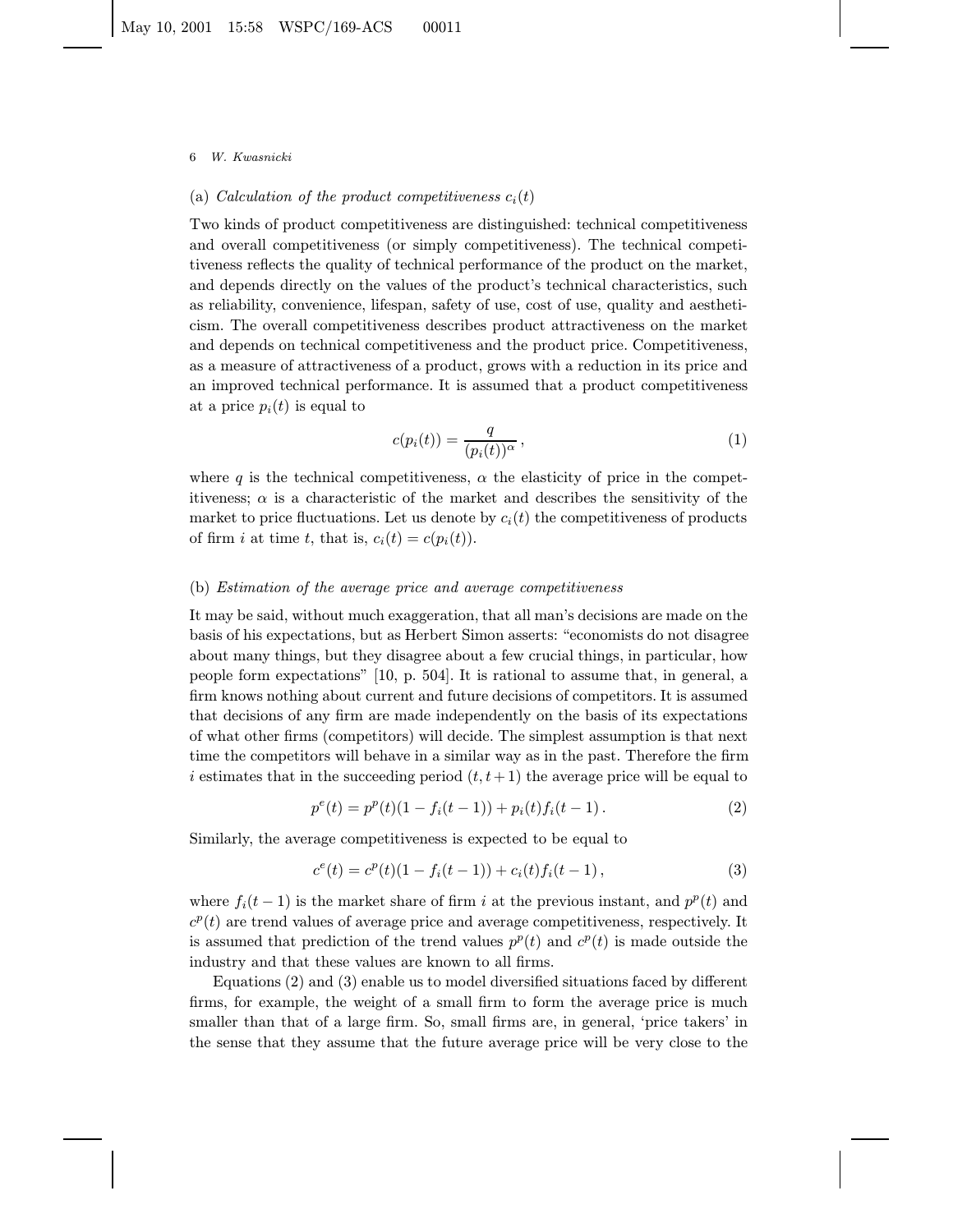trend value, and vice versa, large firms play, in general, the role of 'price leaders' or 'price makers' so their weight in the formation of the future average price is much more significant.

## (c) Estimation of the global production

After estimating the average price of all products on the market, the global production sold on the market, that is, the global demand  $Q<sup>d</sup>(t)$ , can be estimated. It is assumed that all firms know the demand function,

$$
Q^d(t) = \frac{M(t)}{p^e(t)},
$$
\n(4)

where  $M(t)$  is an amount of money which the market is inclined to spend to buy products at an average price  $p^{e}(t)$ . It is assumed that

$$
M(t) = N \exp(\gamma t) (p^e(t))^{\beta}, \qquad (5)
$$

where N is a parameter characterizing the initial market size,  $\gamma$  the growth rate of the market size, and  $\beta$  the elasticity of the average price. The consumption theory and results of empirical research show that almost all price elasticities in demand functions are negative: for primary needs (for example, food, clothing) the elasticities are between 0 and −1, those of secondary (or 'luxury') needs are below  $-1$ . So, it may be expected that for commodities fulfilling primary needs  $\beta$  is greater than zero and smaller than one and for commodities fulfilling higher-order needs  $\beta$ is smaller than zero.

## (d) Estimation of the market share of firm i

After estimation of the average competitiveness of all products offered for sale on the market and perceiving the competitiveness of its own products, firm  $i$  may try to estimate its future market share. The share of firm i in period  $(t, t+1)$  is equal to

$$
f_i(t) = f_i(t-1) \frac{c_i(t)}{c^e(t)}.
$$
\n(6)

It means that the share of firm i increases if the competitiveness of its products is greater than the average competitiveness of all products offered for sale on the market and declines if the competitiveness is smaller than the average competitiveness.

## (e) Estimation of the production of firm i

Having the expected share and the expected size of the market, firm  $i$  is able to estimate the quantity of production to be accepted by the market (i.e., the supply of production of firm  $i$ ) on the basis of the simple equation,

$$
Q_i^s(t) = f_i(t)Q^d(t).
$$
\n(7)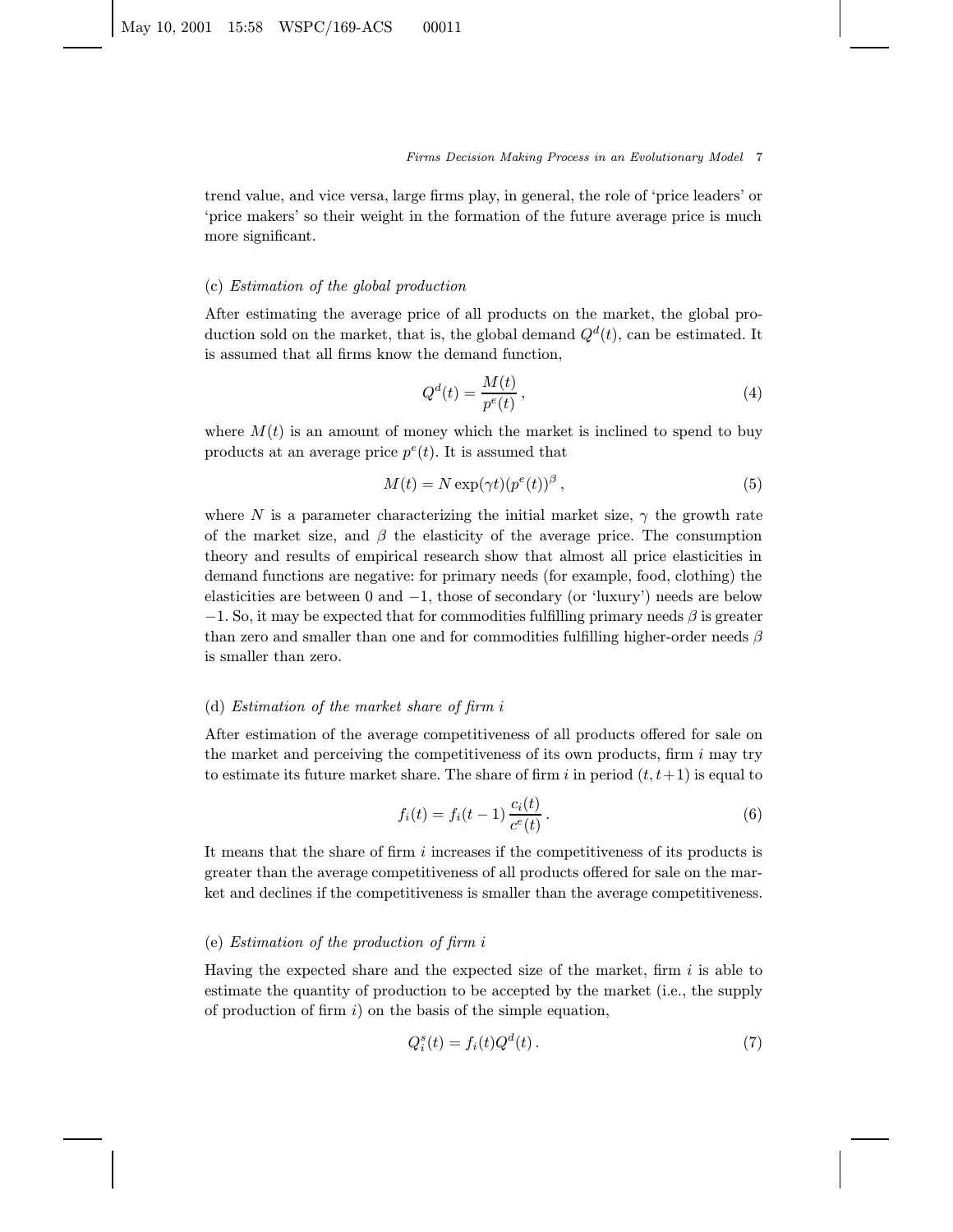The capital needed to get output  $Q_i^s(t)$  is equal to

$$
K_i(t) = Q_i^s(t)/A.
$$
\n<sup>(8)</sup>

A in the above equation is the productivity of capital.

If the required growth of the capital of firm  $i$  is greater than the investment capability of firm i, then it is assumed that the capital of firm i at time t is equal to the sum of the investment capability and the capital at  $t-1$ , minus the capital physical depreciation (the amortization). For the capital calculated in such a way, the production  $Q_i^s(t)$  is recalculated as

$$
Q_i^s(t) = K_i(t)A.
$$
\n(9)

## (f) Estimation of the expected income and profit

The last step in the decision-making procedure is calculation of the expected income and profit of firm  $i$ , which are equal to

$$
\Gamma_i = Q_i^s(t)(p_i(t) - V\nu(Q_i^s(t)) - \eta), \qquad (10)
$$

$$
\Pi_i = \Gamma_i - K_i(t)(\rho + \delta), \qquad (11)
$$

where  $\Gamma_i$  is the expected income of firm i at time  $t+1$ ,  $\Pi_i$  is the expected profit of firm *i* at time  $t + 1$ ,  $Q_i^s(t)$  the output (supply) of firm *i*, *V* the unit production cost (because there is no innovation,  $V$  is constant and uniform for all firms during the simulation),  $\nu(Q_i^s)$  is the factor of unit production cost as a function of a scale of production (economies of scale),  $\eta$  is the constant production cost,  $K_i(t)$  the capital needed to obtain the output  $Q_i^s(t)$ ,  $\rho$  the normal rate of return and  $\delta$  the physical capital depreciation rate (the amortization).

For a given price  $p_i(t)$  the expansionary investment, the production in the next year, and expected profit and income are calculated by applying the procedure presented above. The problem to be discussed is the way of setting the product price  $p_i(t)$ . It is assumed that a firm takes into account its investment capabilities and estimates the values of an objective function for different prices of its products. The price for which the objective function reaches the maximum value is chosen by a firm as the price of its products. It is not a maximization in the strict sense. The estimation of values of the objective function is not perfect and is made for the next year only; so this is not a global optimization made once and for all but firms apply this rule from year to year.

Different price-setting procedures (based on different objective functions and the markup rules) have been scrutinized, the results of which are presented in [4]. The results suggest that firms apply the following objective function:

$$
O_1(t+1) = (1 - F_i) \frac{\Gamma_i(t+1)}{\Gamma(t)} + F_i \frac{Q_i^s(t+1)}{QS(t)},
$$
  

$$
F_i = a_4 \exp\left(-a_5 \frac{Q_i^s(t+1)}{QS(t)}\right),
$$
 (12)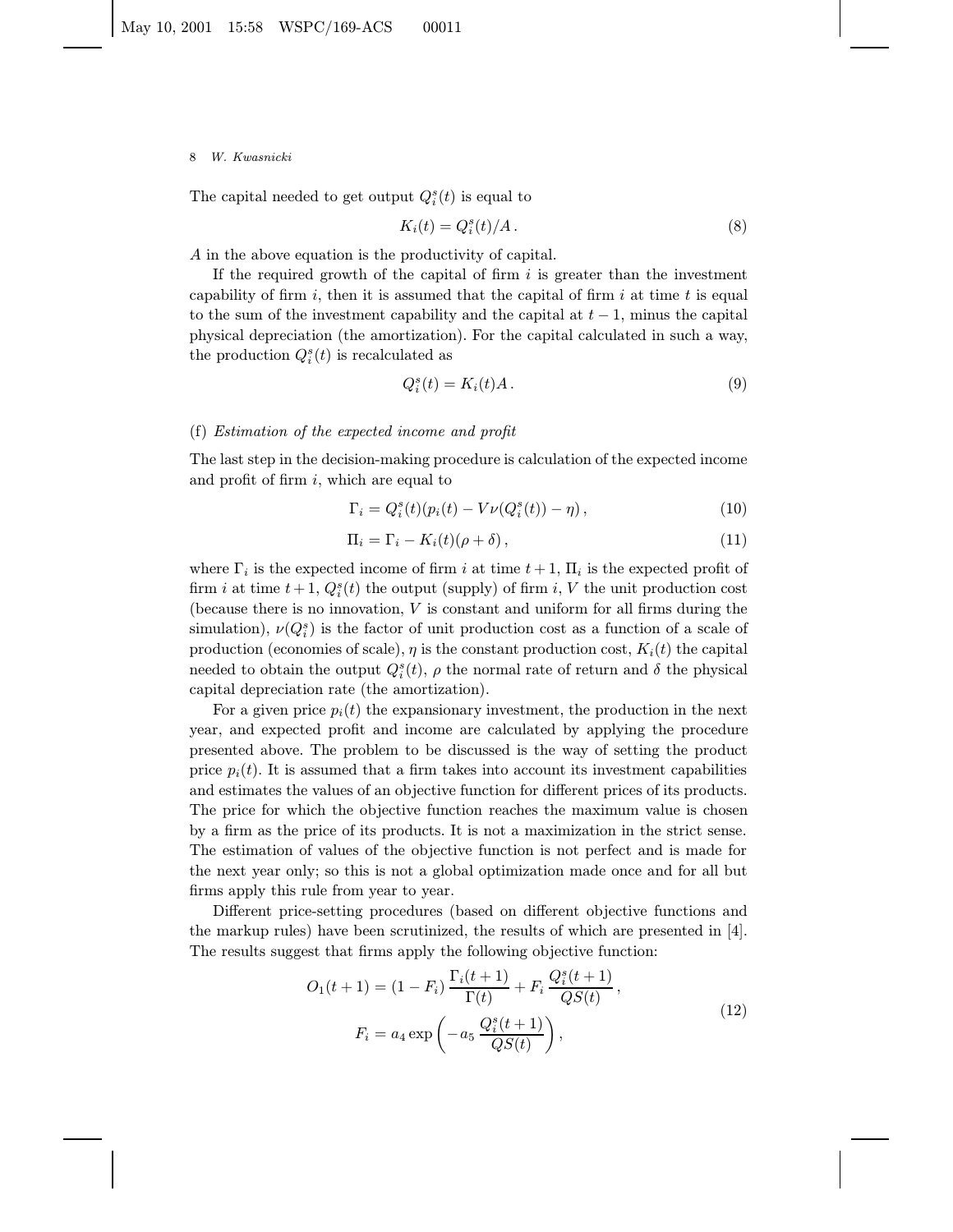where  $F_i$  is the magnitude coefficient (with values between 0 and 1),  $Q_i^s$  the supply production of firm i in year  $t+1$ ,  $\Gamma_i$  the expected income of firm i at  $t+1$  (defined by Eq. (10)), QS is the global production of the industry in year t and  $\Gamma$  the global net income of all firms in year t.  $\Gamma(t)$  and  $QS(t)$  play the role of constants in Eq. (12) and ensure that the values of both terms in this equation are of the same order. The function  $O_1$  expresses short- and long-term thinking of firms during the decision-making process (the first and second terms in Eq. (12), respectively). The plausible values of the parameters are  $a_4 = 1$  and  $a_5 = 5$ ; it means that the long-term thinking is much more important for the firms' survival and that the firms apply flexible strategy, that is, the relative importance of short- and longterm components changes in the course of firms' development (the long-term one is much more important for small firms than for the big ones).

The decision-making procedure presented above with the search for the 'optimal' price-setting procedure based on the objective concept constructs a formal scheme for finding the proper value of the price. I treat this scheme as an approximation (abstraction) of what is done by real decision-makers. They, of course, do not make such calculations from year to year, they rather think in the routine mode: "My decisions ought to provide for the future prospects of the firm and also should allow income (or profit) to be maintained at some relatively high level". Decisions on the future level of production and the future product price depend on the actual investment capabilities of the firm.

## Products competitiveness on the market

The productivity of capital, variable costs of production and product characteristics are the functions of routines employed by a firm (see Fig. 1). Each routine has multiple, pleiotropic effects, that is, may affect many characteristics of products, as well as productivity, and the variable costs of production. Similarly, the productivity of capital, unit costs of production and each characteristic of the product can be function of a number of routines (polygeneity). We assume that the transformation of the set of routines into the set of product characteristics is described by  $m$ functions  $F_d$ ,

$$
z_d = F_d(r), \quad d = 1, 2, 3, \dots, m,
$$
\n(13)

where  $z_d$  is the value of characteristic d, m the number of product characteristics, and r the set of routines. It is assumed also that the productivity of capital  $A(r)$ and the unit cost of production  $V(r)$  are also functions of firm's routines, where these functions are not firm specific and have the same form for all firms.

Attractiveness of the product on the market depends on the values of the product characteristics and its price. The competitiveness of products with characteristics  $z$  and price  $p$  is equal to

$$
c(p, z) = \frac{q(z)}{p^{\alpha}}, \qquad z = (z_1, z_2, z_3, \dots, z_m), \qquad (14)
$$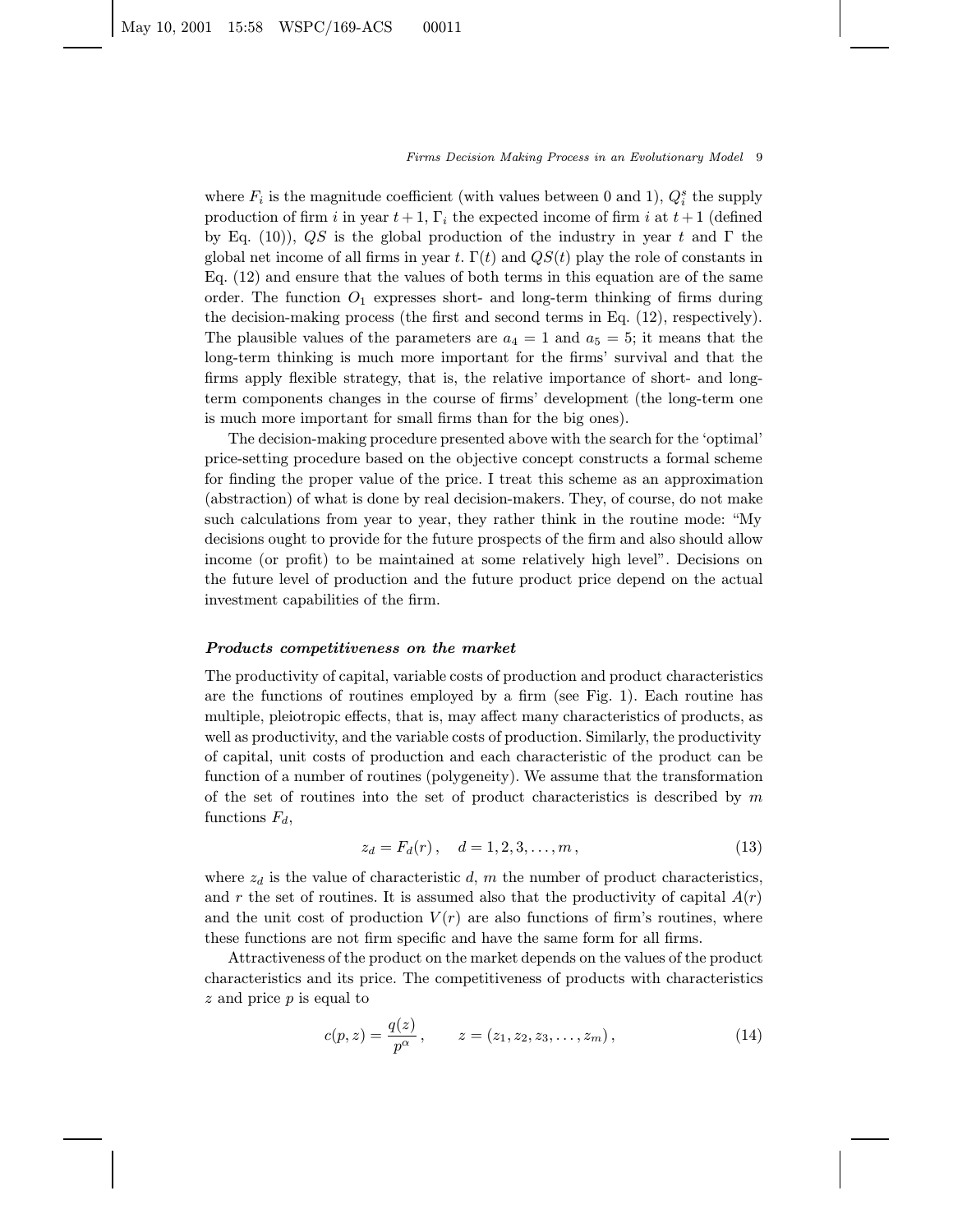



Fig. 1. From routines to competitiveness, productivity of capital and unit cost of production.

where  $q(z)$  is the technical competitiveness, z a vector of product characteristics, and  $\alpha$  price elasticity.

In the presence of innovation, technical competitiveness varies according to the modification of routines made by each firm, or because of introducing essentially new routines. Technical competitiveness is an explicit function of product characteristics. As explained above, each routine does not influence the product's performance directly, but only indirectly through the influence on its characteristics. We assume the existence of a function  $q$  enabling calculation of technical competitiveness of products manufactured by different firms. We say that  $q$  describes the adaptive landscape in the space of product characteristics. In general, this function depends also on some external factors, varies in time, and is the result of co-evolution of many related industries. The shape of the adaptive landscape is dynamic, with many adaptive peaks of varying altitudes. In the course of time some adaptive peaks lose their relative importance, others become higher.

Due to the ongoing search process, at any moment each firm may find a number of alternative sets of routines. For each alternative set of routines the price, production, investment (including the modernization investment), and values of objective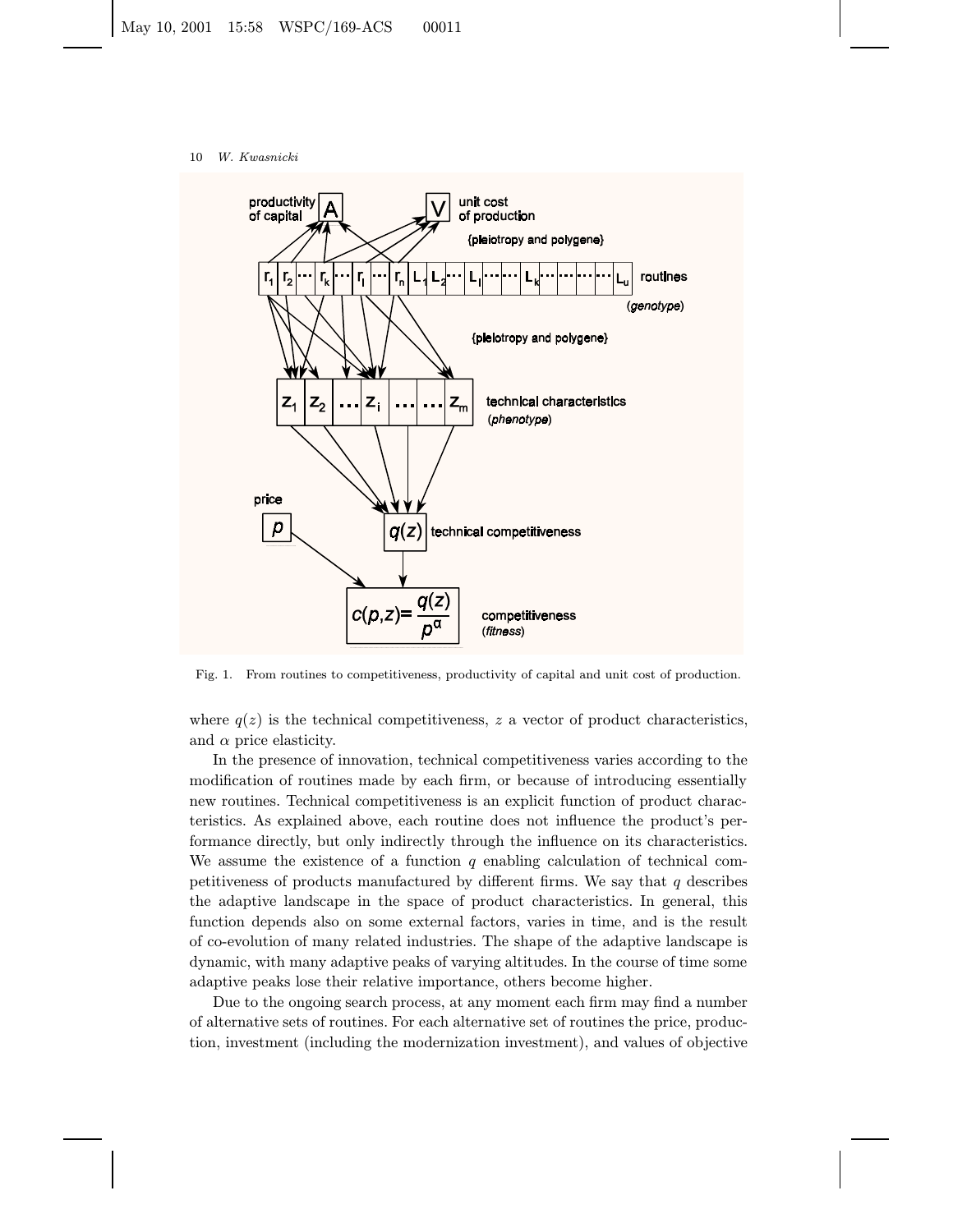function are calculated. The decision of firm  $i$  on modernization depends on the expected value of the firm's objective function and its investment capability.

All products manufactured by the entrants and the firms existing in the previous period are put on the market and all other decisions are left to buyers; these decisions primarily depend on the relative values of competitiveness of all products offered, but quantities of products of each firm offered for sale are also taken into account. Similar as in the decision making procedure, the global demand  $Q<sup>d</sup>(t)$  for products potentially sold on a market is equal to

$$
Q^{d}(t) = \frac{N \exp(\gamma t)(p(t))^{\beta}}{p(t)} = N \exp(\gamma t)(p(t))^{\beta - 1}, \qquad (15)
$$

where N is a parameter characterizing the initial market size,  $\gamma$  the growth rate of the market, and  $\beta$  the (average) price elasticity. The average price of all products offered for sale on the market is equal to

$$
p(t) = \sum_{i} p_i(t) \frac{Q_i^s(t)}{Q^s(t)},
$$
\n(16)

where  $Q^{s}(t)$  is global supply and is equal to

$$
Q^s(t) = \sum_i Q_i^s(t),\tag{17}
$$

Global production sold on the market is equal to the smaller value of demand  $Q^d(t)$  and supply  $Q^s(t)$ ,

$$
QS(t) = \min\{Q^d(t), Q^s(t)\}.
$$
\n(18)

The selection equation describing competition among firms (products) in the market has the following form  $(f_i$  is the market share of products manufactured by firm  $i$ :

$$
f_i(t) = f_i(t-1) \frac{c_i(t)}{c(t)},
$$
\n(19)

where  $c(t)$  is the average competitiveness of products offered for sale,

$$
c(t) = \sum_{i} f_i(t-1)c_i(t).
$$
 (20)

Finally, the quantity of products potentially sold by firm  $i$  (i.e., the demand for products of firm  $i$ ) is equal to

$$
Q_i^d(t) = QS(t)f_i(t).
$$
\n(21)

The above equations are valid if the production offered by the firms exactly fits the demand of the market. This is a very rare situation and therefore these equations have to be adjusted to states of discrepancy between global demand and global production, and discrepancy between the demand for products of a specific firm and the production offered by this firm. The details of this adjustment process is presented in [5].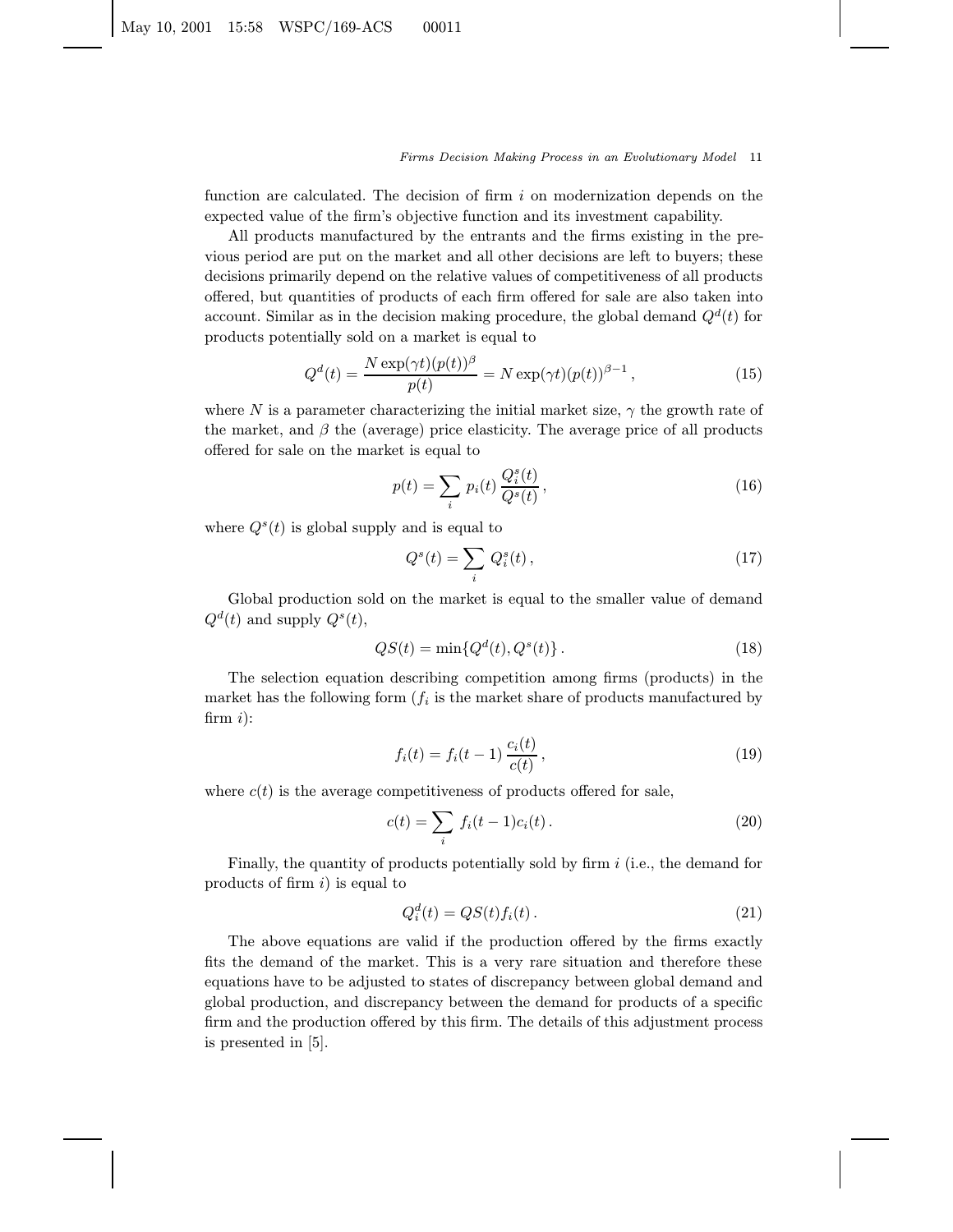#### 2. Simulation

The first series of experiment aim to show how fluctuations occur in our model because of the limited firms' computational ability (bounded rationality). It is not denied that monetary factors and innovations play an essential role in fluctuations of economic processes but here I want to point out that the primary factor causing fluctuations ought to be sought in the limited computational ability of man, and related to this natural human proneness to make errors, lapses, fallacies, and so on.

Reason dictates man's actions and from this point of view man may be called a rational being. Rethinking human development from an evolutionary and historical perspective supports the view that man's actions are directed towards the search for a state of affairs that suits him (her) better. But as Herbert Simon observed: "The capacity of the human mind for formulating and solving complex problems is very small compared to the size of the problems whose solution is required for objectively rational behaviour in the world — or even for a reasonable approximation to such objective rationality" [9]. It seems almost impossible that human beings are able to make rational decisions under severe time constraints, huge numbers of variables, and a vast volume of information to be considered in almost every life situation. Human beings manage in such complex situations by considering only a small part of the complexity, making simplifications and idealizations of life situations. To proceed with these complex problems each of us builds a highly simplified mental model of the world. In the end our decisions are made in terms of that model [10, p. 34]. To describe our cognitive situation Simon advanced the hypothesis of bounded rationality [9].

Although in a very stylized form, the concept of bounded rationality is incorporated into our model. Through controlling some parameters of the decision-making procedure we are able to imitate diversified levels of skill ('knowledge and computing power') of the firms to make correct evaluations of investment, price, profit, and so on.

In the decision-making procedure the price, investment, profit and production are established by applying some local optimization procedure. The decision-maker chooses first of all a set of crucial (primary) variables influencing the objective and on the basis of which it is possible to estimate all other characteristics of the economic process (for example, the product price plays the role of the primary variable in our decision-making procedure). Next, variability of the primary variables is assumed and within the domain defined by the variability scope an optimal decision is sought. In principle, it is not possible to present the analytical form of the objective as a function of the primary variables. Therefore, there is no possibility of calculating (estimating) the objective's derivatives and directly determining the optimum (in which the derivatives are equal to zero). At best it is possible to calculate the values of the objective for discrete sets of values of the primary variables. The decision-maker makes such calculations for a finite number of values of the primary variables. The number of such trials depends directly on the computational ability of the decision-maker.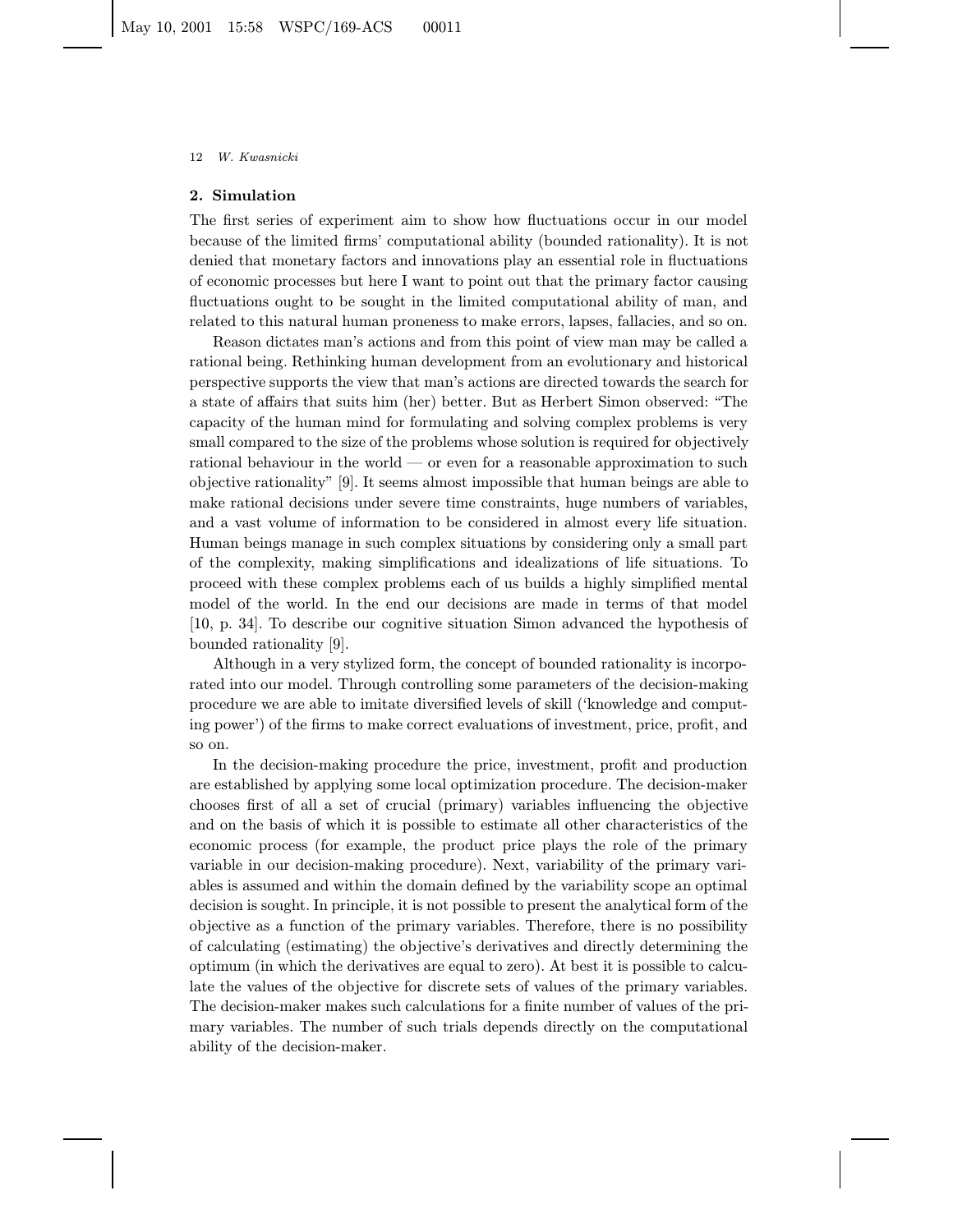From all the trials the best value is chosen and the values of the primary variables for which the objective reaches maximum (or minimum) are assumed by the decision-maker as his (her) final decision. The distance of that decision from the objectively optimal decision depends directly on the number of trials and the way of choosing the successive values of primary variables (that is, on the optimization algorithm). Something similar is done by the firms in our model. The price is the only primary variable (all others, such as investment and production, are an outcome of the price — as proposed in the decision procedure). The scope of variability of the price is controlled by the model parameter  $(\lambda)$ . The scope of search for the optimal price (that is, the minimum and maximum of the price) depends on the actual value of the firm's product price, namely we assume that  $\text{Min } P_i = p_i/\lambda$ , and Max  $P_i = p_i \lambda$  (where  $p_i$  is the actual product price of firm i). To make the search for optimal price effective, one of the best algorithms of single variable optimization was chosen, namely, the so-called golden division algorithm. Making L trials the firm is able to reduce the initial scope of search (Min P, Max P) about  $(1.62)^L$ times. It means that after making, for example, 25 trials, the distance to the optimal price is not greater than  $(\text{Max }P - \text{Min }P)/103$ , 680, that is, about 10<sup>-5</sup> of the initial price range; after making ten trials the reduction is only by a factor of 76 (i.e., around 1.3%).

By assuming different values of the number of trials  $(L)$  in the optimization algorithm and the price scope of search  $(\lambda)$  we are able to control the level of the firms' computational ability (computability); the larger the number of trials and the smaller the scope of search for the optimal price, the greater the firm's computability, that is, the firm's decisions may be closer to the optimal ones. Thanks to this property of the optimization algorithm we are able to simulate the influences of bounded rationality on the model's behaviour. We correlate the firm's computability with bounded rationality, and we use the values of the number of trials  $(L)$ and the price scope of search  $(\lambda)$  as a measure of the firm's rationality.

As an example, the fluctuations of profit/capital ratio are presented in Fig. 2. If computability is high, the firms are able to find optimal, or very near to optimal, decisions, and the industry moves steadily to the equilibrium state. In the case of poor computability, firms' decisions deviate from the optimal ones, which causes fluctuations in the industry behaviour. Great diversity in the modes of industry development due to different levels of firms' computability is observed. It is impossible to show all types of fluctuations, and therefore only a selection of the simulation results is presented, being only a small part of the observed diversity in the model's behaviour. For relatively high firms' computability (for example, for  $L = 10, \lambda = 2.0$  the fluctuations are not significant, and the industry reaches an almost stable equilibrium with the profit around 0.2% (for 'perfect computability' the equilibrium profit is equal to zero).When we reduce the firms' computability the amplitude of the fluctuations rises significantly. For very poor computability  $(L = 7, \lambda = 20)$  the amplitude fluctuates from 5% to 7%.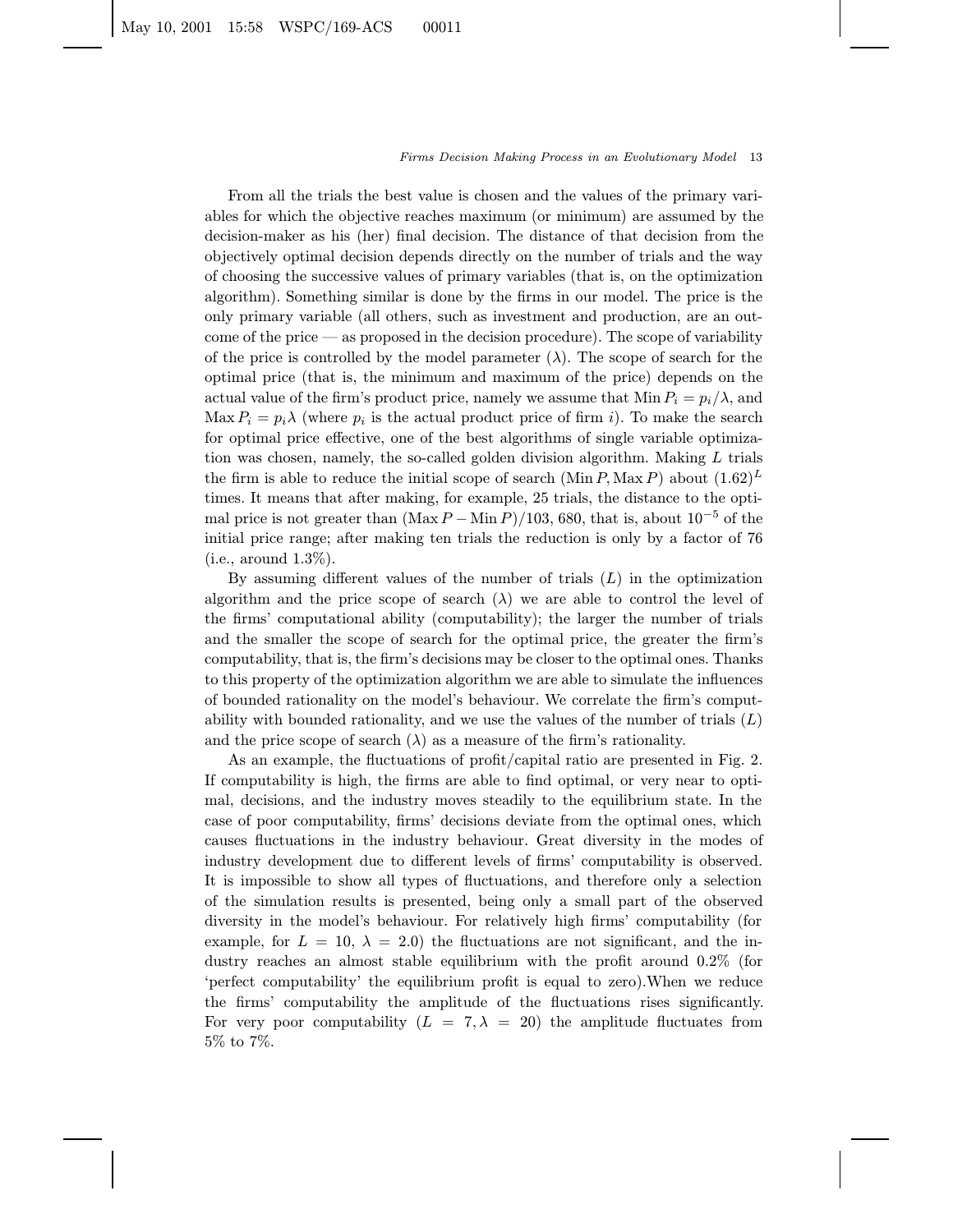

Fig. 2. Profit to capital ratio for the selected values of firms' computatbility.

It seems obvious that for pure competition we observe an increase in profit due to decreasing firms' computability. The equilibrium profit for high computability (perfect knowledge and infinite computational power) for pure competition is equal to zero. For small computability the firms make their evaluations of the objective values for a limited number of trials. As may be expected, the values of the firm's objective and profit in all trials are greatly diversified, and very rarely the best trial is close to the maximal value of the objective. In the whole set of trials there are cases with positive and negative profits, and it seems natural that the firm chooses the case (trial) which is closest to the optimum and yielding the positive profit. As we may expect, the distance of the best trial from the optimal decision is the farther the poorer the firms' computability.

One may say that making poor estimations is a profitable strategy in the case of pure competitive industry, but if a firm chooses the strategy of making higher 'intentional error estimations' (to gain higher profit), then the prices of its products are also higher. The firm may achieve short-term positive profit, but because of higher prices the competitiveness of its products is smaller and as a direct consequence its market share will drop; in the end the firm will be eliminated from the market. The competition process and free entry of firms ensure that the quality of estimations will be kept at the lowest possible level, which may be called a natural level.

Spectral analysis of the periods of fluctuations does not enable us to find any regular relationship between the period of fluctuations and the level of computability.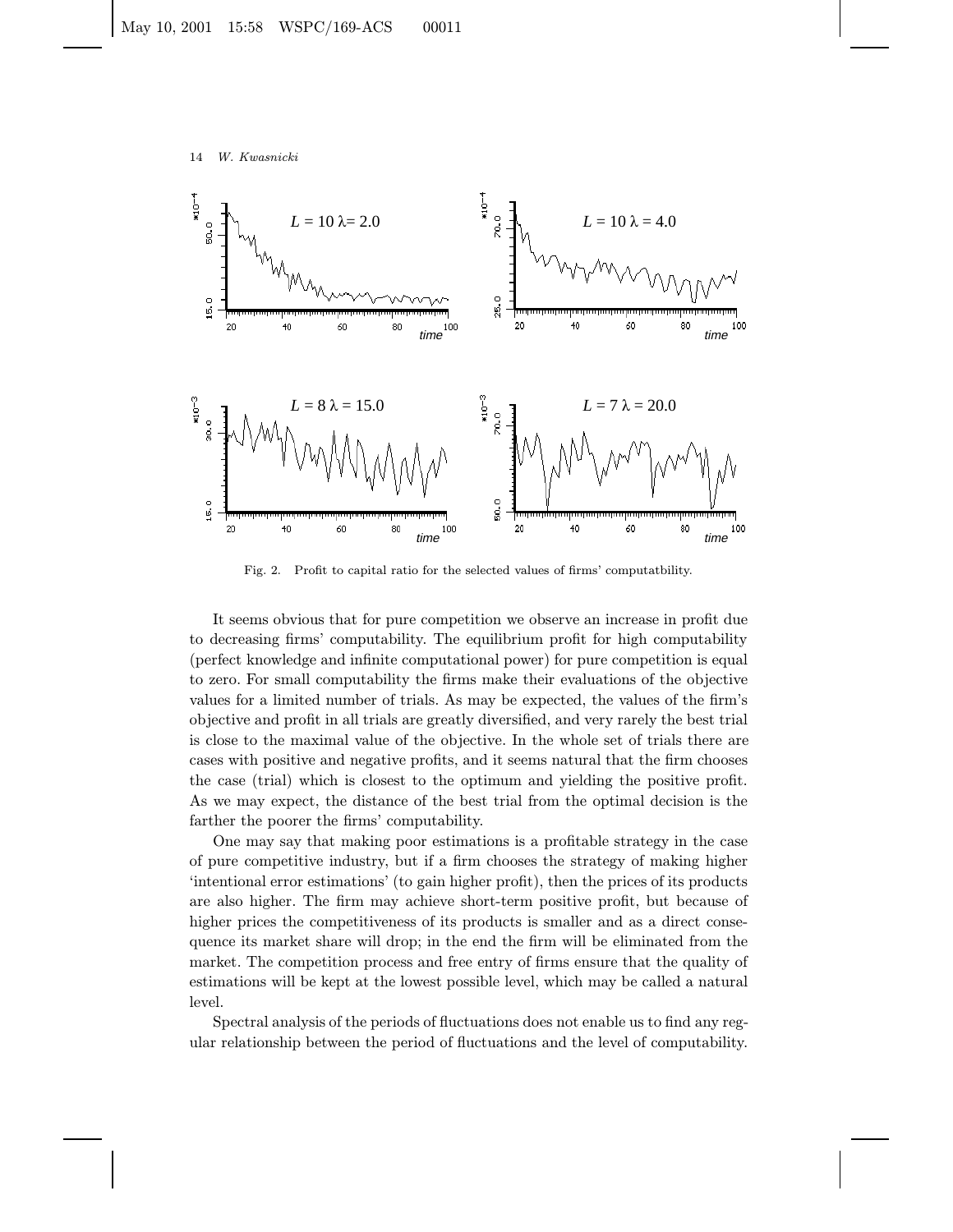

Firms Decision Making Process in an Evolutionary Model 15

Fig. 3. (a) Spectral density of profit/capital and (b) investment/capital ratios.

Great diversity of the modes of fluctuation is observed in our simulations and even small deviations of computability lead to significant changes of the basic periods of fluctuations.

Based on the Fast Fourier Transformation, spectral analyses of all simulation runs were carried out. As a result of such analyses, spectral densities are obtained for each run, similar to that presented in Fig. 3 (the run for  $L = 9$ , and  $\lambda = 12$ ). From the analysis of the spectral densities of either the profit/capital ratio or the investment/capital ratio it is possible to identify the basic periods of fluctuations (those with the highest densities). For example, the analysis of the spectral density in Fig. 3 allows us to identify the following basic periods  $(T)$  of the profit/capital rate: 6.7 years (the highest ordinate), 2.4 years (the second ordinate) and 3.6 years (the 3rd ordinate). The period of 80 years (the first peak on the left side of Fig. 3(a)) is not considered because, in fact, it represents the trend in the 80 element sample. Much-correlated basic periods are for the investment/capital ratio (Fig. 3(b)), but the highest ordinate has a frequency with a period of 2.4 years, the second one is with a period of 6.7 years, and the third one with the period of 3.6 years. It means that the basic periods of the profit and of the investment are the same but the order is slightly different. Very similar pictures are obtained for all other runs.

There is no clear relationship between the computability and the basic periods of fluctuations. A thorough study of fluctuations (based, for example, on the Lyapunov exponents) due to the finite firms' computability is needed, but for our preliminary analysis it is enough to note that the distribution of the basic periods is far from being uniform. The rough cluster analysis of the basic periods observed in all simulation runs shows that there are two clusters: (1) within three to seven years, and (2) about 10 years, and also a few scattered oscillations of longer periods of 16, 20 and 25 years.

In the simulation runs presented in this section it was assumed that computability is constant during simulation and identical for all firms. This assumption allowed a systematic study of the influence of different values of computability on the industry behaviour to be undertaken. Naturally it makes some features of the model's behaviour quite artificial — no two firms have the same computational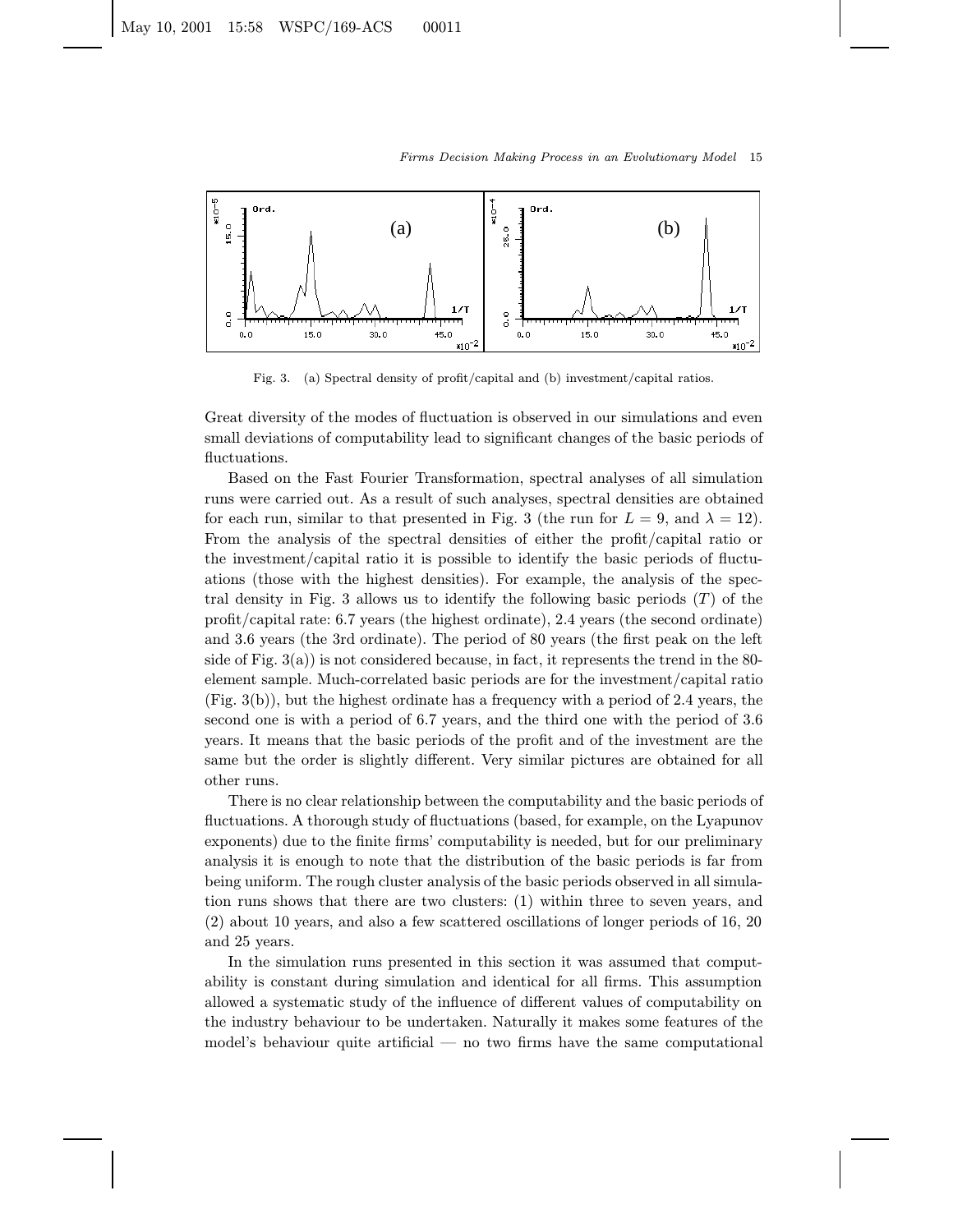ability, and even the same firm is not able to make calculations of the same quality in different periods and for diversified external influences (from other industries, and from other spheres of social life) as well as internal influences (for example, emerging innovations). The unnatural behaviour of the model in the case of constant and uniform value of the firms' computability is clearly visible in some of the figures presented, for example, sharp jumps and very regular, saw-like charts of the profit/capital or the investment/capital ratios. As may be expected, computability is firm specific and embedded in its routines. In general, the firm's computability ought to be described as a stochastic process coupled with the evolution of the firm's routines. Pure random factors may influence the firm's computability, for example, innovation emergence may cause the future industry development to be highly non-deterministic and unpredictable, and the probability of correct expectation to be especially small in the first phase of the innovation diffusion. To get closer to a real situation, in the following series of experiments random changes of either the number of trials L or the scope of search  $\lambda$  are assumed. This assumption causes a stochastic behaviour of the model. Simulation results of two such experiments are presented in Fig. 4 (pure competition  $-12$  firms) and in Fig. 5 (oligopoly — four firms). It may be said that the behaviour of the model is a 'sum of



Fig. 4. Profit/capital and investment/capital ratios; diversified firms' computability; pure competition.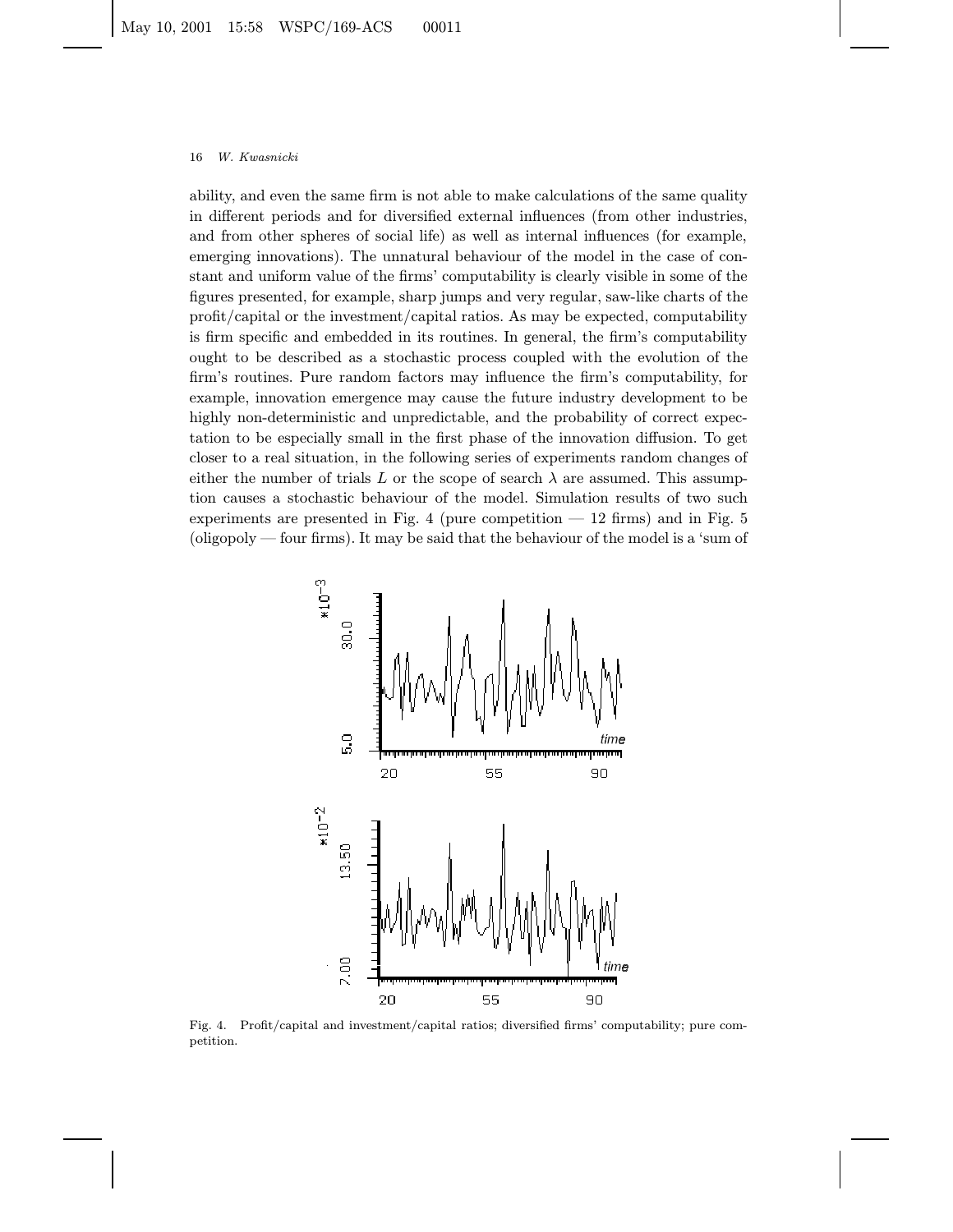

Firms Decision Making Process in an Evolutionary Model 17

Fig. 5. Profit/capital and investment/capital ratios; diversified firms' computability; oligopoly.

the elementary behaviours' observed in earlier simulation runs. Statistical analysis of numerous simulation runs for diversified firms' computability shows that for such created simulation conditions the emergence of basic fluctuations with periods between three to seven years, and about 10 years can still be observed. In contrast to the former simulation runs where on account of the assumption of constant firms' computability all firms are equal and their market shares do not change during simulations, in this series of simulation runs we observe diversity of firms' size, that is, shares of firms fluctuate around the equilibrium values (8.33% for 12 firms and 25% for four firms). The firms do not choose the same price of products so we also observe relatively high diversity of prices, diversity of investment and diversities of all other firms' characteristics. It may be said that for stochastic firms' computability all industry characteristics fluctuate about their equilibrium values and the industry is in the steady state.

Results presented in this section demonstrate that fluctuations in industry development may occur because of the lack of knowledge of current and future development of the system and because of inaccurate predictions of the behaviour of competitors by economic agents. Naturally there are many other causes of industry fluctuations (for example, 'lags between the initiation of a control action and its effect on the stock, or lags between a change in stock and the perception of that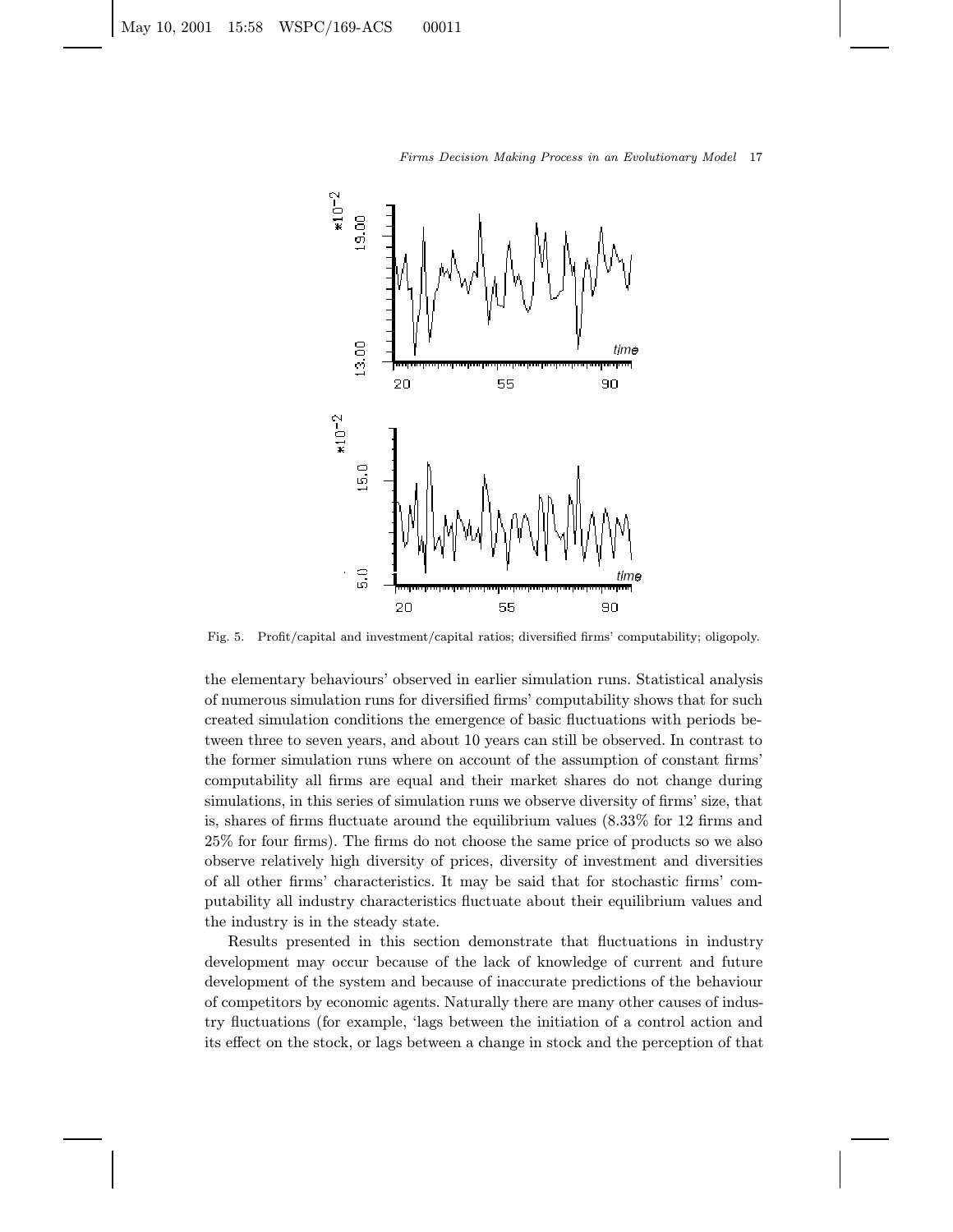change by the decision maker'). Analysis of statistical records suggests diversified modes of development of macro-economic systems including short-term business (Kitchin) cycles with periods of about three years, the 9 to 25 years construction (Juglar, Kuznets) cycles, and 45 to 60 years economic long waves, the so-called Kondratieff cycles. Some observations indicate that different modes of economic development interact with one another such that each long wave spans a full number of Kuznets (Juglar) cycles, and each construction cycle a full number of business cycles. Joseph Schumpeter, who was a proponent of such a view [8], opted for three cycles: three Kitchins equalled a Juglar, six Juglars a Kondratieff. In the next section we will see how Kondratieff cycles can emerge in our model due to radical innovations occurrences.

## Punctuated versus gradual development

The search for innovation is a result of the interplay of different mechanisms of novelty generation, that is, different strategies of a search. Dichotomously the firms' strategies may be partitioned into: an innovation search (that is, an attempt to search for real novelty through the autonomous, in-house research of a firm) and imitation (that is, a search for innovation through the recombination of some existing solutions). But within the innovation strategy two mechanisms ought to be distinguished: search for novelty through the relatively small modification of current solutions and search for radical novelty through the essential rebuilding (reshaping) of existing solutions. Let us call the innovation strategy through moderate modifications 'mutation' and the search strategy for a radical novelty 'recrudescence'. All these three mechanisms of novelty generation are crucial for long-range economic development, and for all evolutionary processes in general. Mutations enable us to adjust current solutions (technologies) to local environments, to ongoing changes of exogenous conditions, and also to temporal changes of markets' preferences on which the firms operate.

Recombination (imitation) enables relatively quick dissemination (diffusion) of innovations and also enables new solutions to be found through the search for new combinations of existing routines. Collaboration of mutation and imitation enables much quicker development, and provides competitive conditions within the industry, being important forces prohibiting a tendency toward market monopolization. Mutation and imitation act all the time on the same relatively high level, they are vigorous forces allowing each individual firm to keep its position on the market or, with a bit of luck, to reach a temporary superior position. It seems that the practice of the recrudescence is different. As has been said before, the recrudescence reflects phenomena frequently observed in creative processes and described as revelation, vision, bisociation (Arthur Koestler), or gestalt-switch (Karl Popper).

In contrast to imitation and mutation, the recrudescence is hardly detectable during 'normal' research, and may be called a dormant mechanism, but it is highly active during the periods of stagnation, when prospects of current technologies seem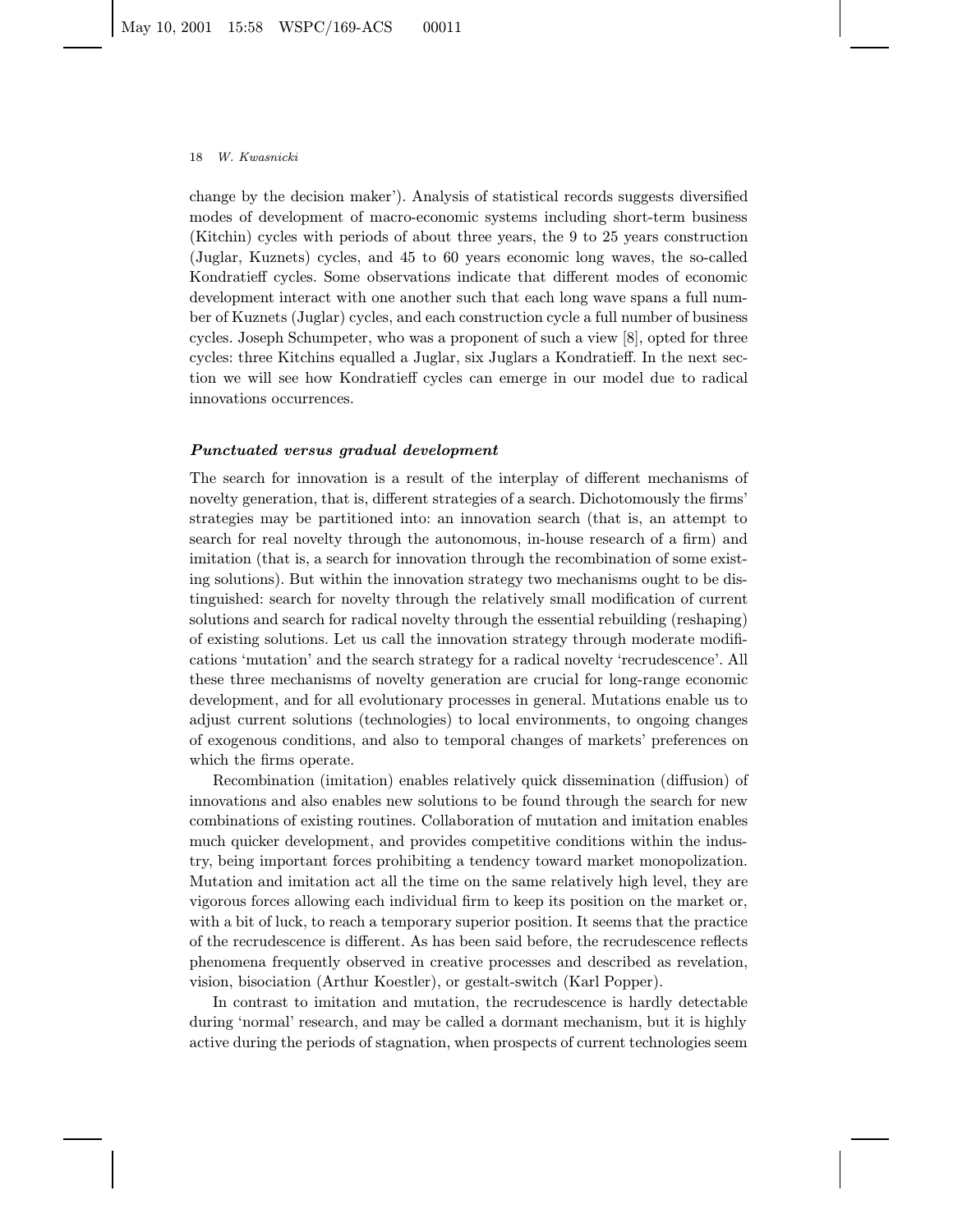to be exhausted. During these relatively short periods, large numbers of inventions are generated, most of which are useless but some of them open the way for the emergence of radical innovation which focuses the attention of the majority of researchers; in effect the ratio of the recrudescence diminishes. In the succeeding phase of the Kuhnian 'normal research', efforts are focused on such promising innovations which are further improved by mutation and recombination. As a hypothesis it may be stated that the ratio of recrudescence is strongly correlated to the economic state of affairs — during periods of prosperity the recrudescence is almost invisible but emerges and gains vital status during relatively short periods of depression and stagnation. In reality all mechanisms of novelty generation act concurrently. It seems interesting to isolate each mechanism and study the impact of each separated mechanism on the modes of industrial development. Adaptive landscapes describing the performance index (technical competitiveness) are defined in the space of technical characteristics —  $q(z)$  in Eq. (14). As may be expected real adaptive landscapes are dynamic entities with many local peaks. The adaptive landscape's surface depends on the evolution of the industry under consideration as well as on the co-evolution of other related industries, but also, in general, on the whole socio-economic evolution. In principle it is possible to model such a complicated landscape by relevant definition of function  $q(z)$ , but to control the results of experiments it is better to start the simulation with simple, stable adaptive landscapes. In the following experiment it is assumed that there are only two technical characteristics, the adaptive landscape does not change its shape during the simulation and there are four local peaks with altitudes equal to 1.0, 1.5, 2.0 and 2.5. Values of  $q(z)$  reflect relative preferences of different solutions. Multiplication of  $q(z)$  by any positive number does not change the shape of the landscape and the behaviour of the model. It means that solutions around the second higher peak provide 50% better performance than the solutions around the lowest peak. The map of this adaptive landscape is presented in Fig. 6. The initial values of the product characteristics are much closer to the lowest peak



Fig. 6. Trajectories of development: (a) mutation, (b) recombination and (c) recrudescence.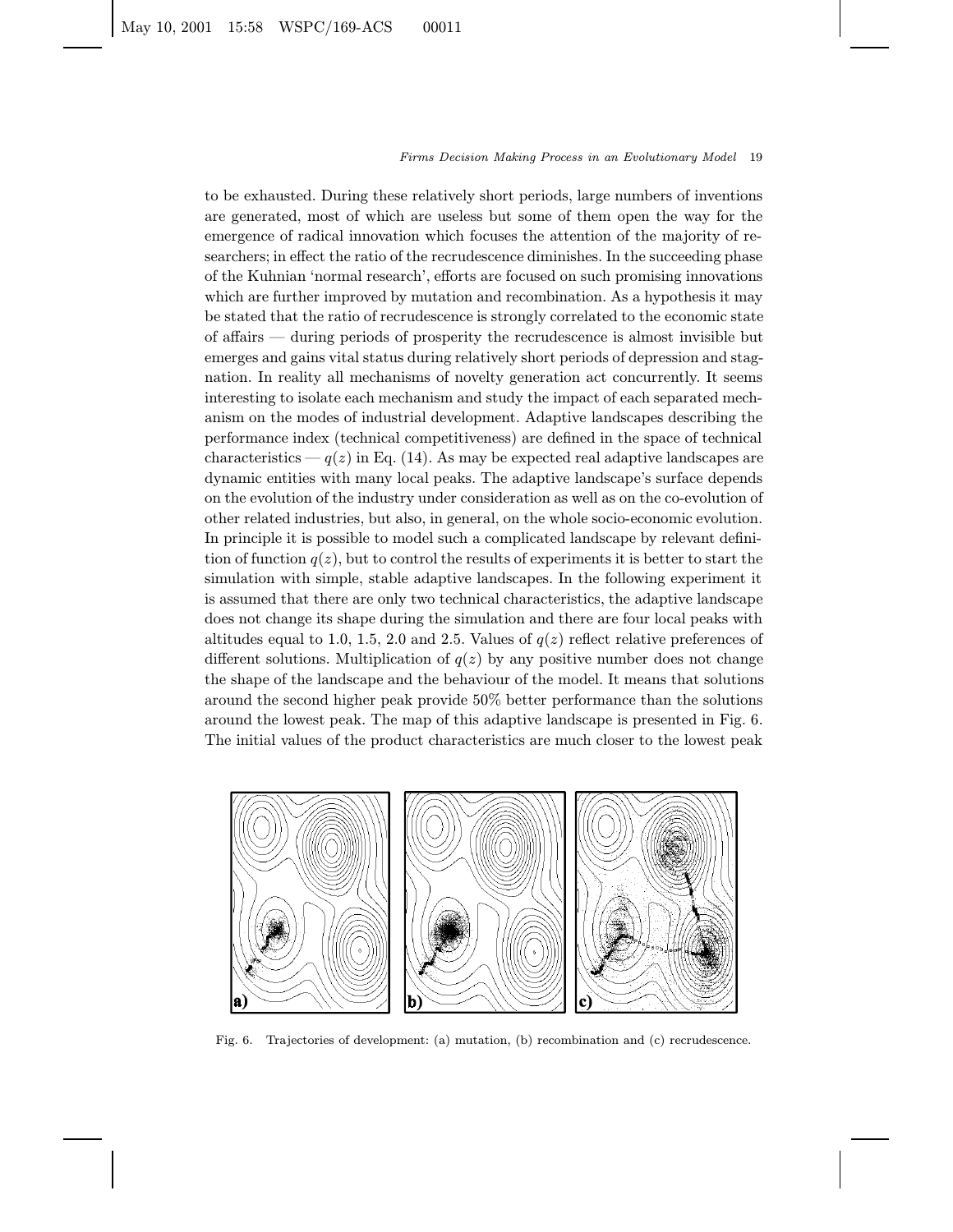so we may expect that the trajectory of evolution at the first stage of the industry development will evolve toward that peak and then that the firms will try to find better products with characteristics closer to higher peaks. It is important, and ought to be emphasized, that the firms do not know the shape of the adaptive landscape and the only way to gain knowledge about the local shape of the landscape is to make an experiment — during the R&D process firms evaluate the performance index, that is, the technical competitiveness, of a specific product with assumed values of characteristics. All such experiments made by all firms during the whole period of simulation are marked by dots (pixels) on the background of the adaptive landscape in Fig. 6. The performance index (that is, technical competitiveness) of products defined by known values of their characteristics marked by dots is known for firms (and only this part of the adaptive landscape is known for individual firms, that is, those firms which make a specific 'experiment'). It may be said that dots mark all inventions found by the firms as the result of R&D process. The number and density of the dots in all three charts in Fig. 6 also suggest differences in the vigorousness of the search process. Some of the inventions are adopted by firms and become innovations, that is, products offered for sale on the market. Average values of characteristics of products sold on the market at any time  $t$  are marked by squares. We say that the average values of product characteristics sold on the market mark the trajectory of industry development in the adaptive landscape.

In the first experiment it was assumed that only mutation acts. The development of each firm is based only on its own knowledge and on autonomous research. The firms evolve almost directly through the shortest way toward the lowest peak. The scope of search for invention is not very large  $(Fig. 6(a))$ , and the research is focused around local firms' positions in the adaptive landscape. If we add the possibility of interchanging knowledge (that is, imitation of innovation) the evolution is slightly quicker (but the routines diversity is much smaller). The scope of search is also slightly wider than in the former experiment. Let us note that the trajectories of development in these two experiments significantly differ; the simulation conditions, besides the modes of research, in these experiments are exactly the same. Maximum and average technical competitiveness in these two experiments are presented in Figs. 7(a) and 7(b), respectively. It is seen that imitation (recombination) allows for more smooth development; the discrepancy between the frontier of development (represented by the maximum technical competitiveness) and average values are much smaller when imitation is allowed.

In both cases the evolution stops at the lowest peak. Greater values of probabilities of mutation and recombination accelerate evolution and lead to a relatively high ratio of technological development but still do not allow for departure from the lower local peak (local optimum, as it is sometimes called) through finding products with characteristics very close to the higher peaks. We use the term 'evolutionary trap' to name the situation of confining the industry in the local, lower peak of the adaptive landscape. Many other simulation runs with different adaptive landscapes let us conclude that neither mutation nor recombination (imitation) allow us to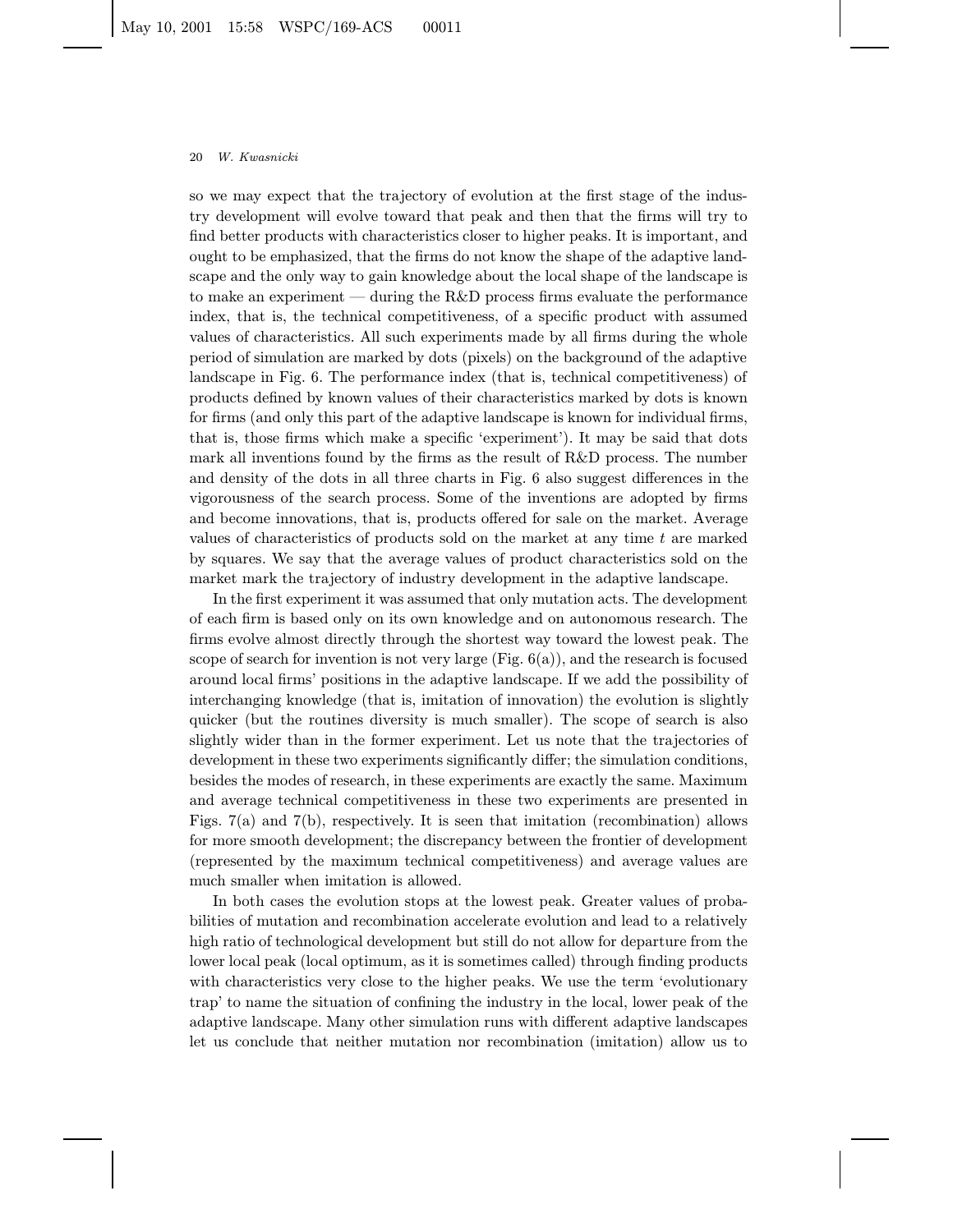

Firms Decision Making Process in an Evolutionary Model 21

Fig. 7. Quality of performance (technical competitiveness) for (a) mutation, (b) recombination and (c) recrudescence.

escape from the majority of evolutionary traps. As our simulation experiments reveal, the mechanism of recrudescence makes this escape much easier. In the next simulation experiment this mechanism is added. In the first period (up to 50 years) mutation and imitation act at the normal levels, as in the former experiment, and recrudescence acts rarely. The industry development is similar to that in the previous runs. At  $t = 50$  industry is very close to the first lowest peak and at this moment we allow the recrudescence to act on a much higher level; within 5 years products with characteristics very close to the higher peak (with altitude equal to 2.0) are found. At  $t = 55$  the probability of recrudescence is reduced to the lower value. The scope of search in this run is much wider than in all previous runs, Fig.  $6(c)$ . Far-distanced areas are sampled but most of these attempts are fruitless. Not all far-placed inventions are generated by recrudescence; most of them are the result of a recombination of solutions placed at different peaks, but the first inventions placed at the higher peak are always generated by recrudescence and open the way for the recombination of products 'placed' at these two peaks. After reaching the third peak, recrudescence with higher probabilities is allowed again and the solutions on the highest peak are found (see the trajectory of development in Fig.  $6(c)$ , technical competitiveness in Fig. 7(c)).

It may be said that recrudescence acts as a trigger, initiating the phase of radical transformations. Not all inventions providing better products performance are accepted; frequently modifications of routines which generate technical inventions placed at the higher peak also cause reduction of productivity of capital or a rise in the unit costs, and therefore they are not accepted simply on the basis of economic judgements. The necessity of correlation of technical performance with economic factors (as productivity of capital and costs of production, but also other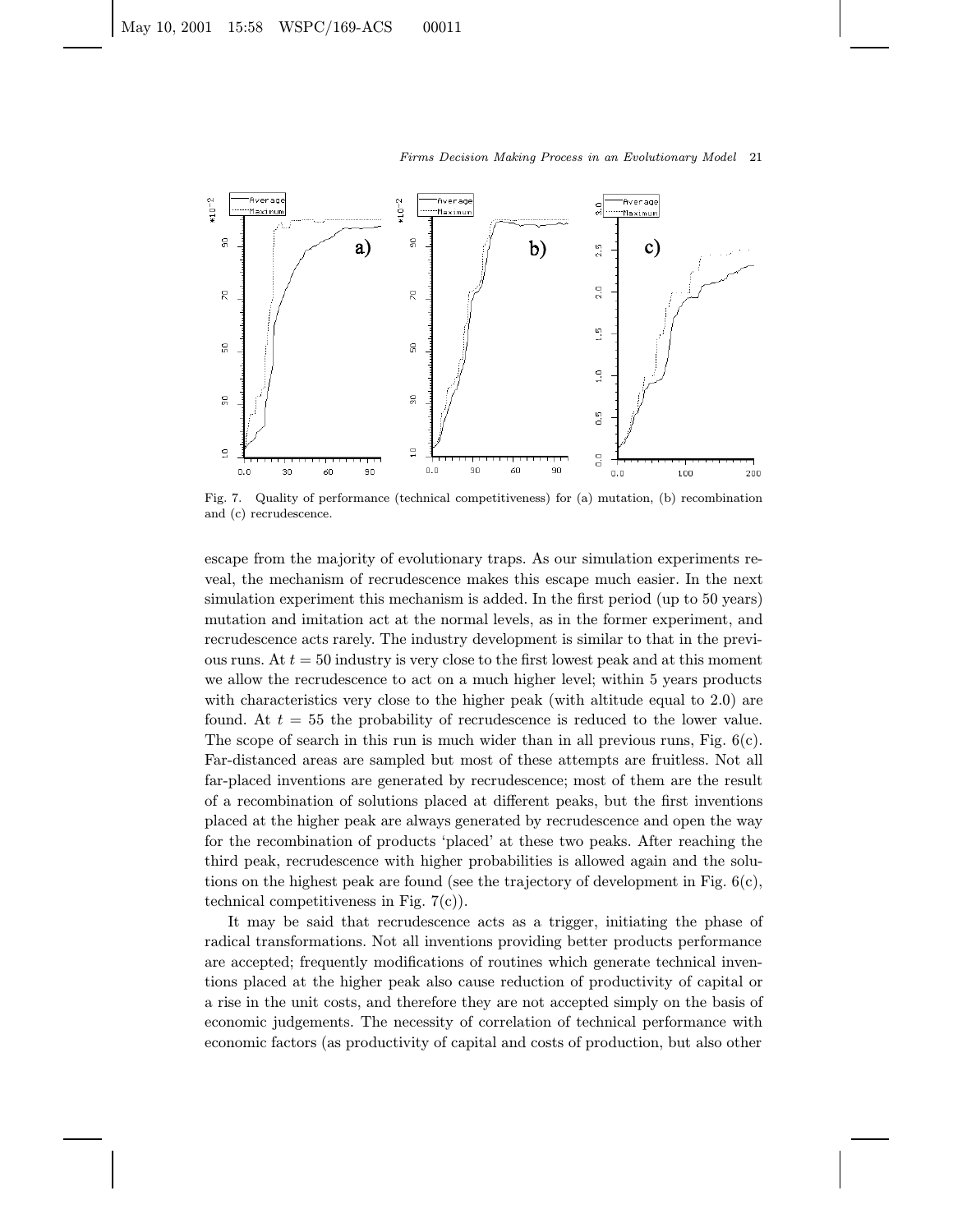factors, for example, a firm's current investment capabilities) causes many promising inventions to be rejected by firms, and in practice the probability of the emergence of radical innovation is significantly smaller than the probability of finding radical technical invention.

The emergence of radical innovation is a kind of leap, a punctuated process, but the shift from the lower to the higher peak is not a sharp (punctuated) process; rather, it is a much more gradual process of shifting the position of the industry in the adaptive landscape. The main reason for this gradualism is that the overall competitiveness of products is the function of the technical competitiveness and the price — see Eq.  $(4)$ . To keep the overall competitiveness on a relatively high level, firms lower the price of products characterized by smaller technical competitiveness (that is, placed at the lower peak) and vice versa products with higher competitiveness (that is, placed at the higher peak) are slightly more expensive (to gain greater profit), so the values of the overall competitiveness for the products of firms in the vanguard of technological development are only slightly greater than the competitiveness of the old-fashioned products. Therefore the elimination of the worst products from the market is not so sharp as may be expected on the basis of the values of technical competitiveness only. In some circumstances the substitution phase may last quite a long time, but in all cases we observe the steady tendency to reduce production of the old-fashioned products and to increase the production of the modern ones.

If a recrudescence mechanism is involved, jumps in the development of the technological frontier are clearly visible — see the maximum technical competitiveness in the Fig. 7(c). The jumps are observed on the route toward the local peak and also in the transition phase, of passing from the lower to the higher peaks.

Random factors play a crucial role in the evolution of the industry. We may say that the route toward local optimum is more or less predetermined; but after reaching the local optimum further development in multi-peak landscape is hardly predicable. The highest peak can be reached by different routes. In our example it may happen that the best solutions are found just after reaching the lowest peak (see Fig.  $8(b)$ ) or indirectly through the second lower peak as in Fig.  $8(a)$ .

Specific simulation run is presented in Fig.  $8(c)$ . As we see, the trajectory goes somewhere between the highest and the second highest peaks. It is because some firms are placed on the highest peak and some other on the third peak. What is interesting, this partition exists in spite of essential differences in the technical competitiveness. This specific situation is not rare one in economic processes. We mention it because this case reflects some specificities of economic evolution. As it was mentioned, the overall competitiveness depends on technical competitiveness and price (see Eq. (14)). It happens that higher technical competitiveness of products of firms placed on the highest peak is accompanied by greater unit cost of production and vice versa, smaller technical competitiveness of products of firms placed on the lower peak is accompanied by lower cost of production. Therefore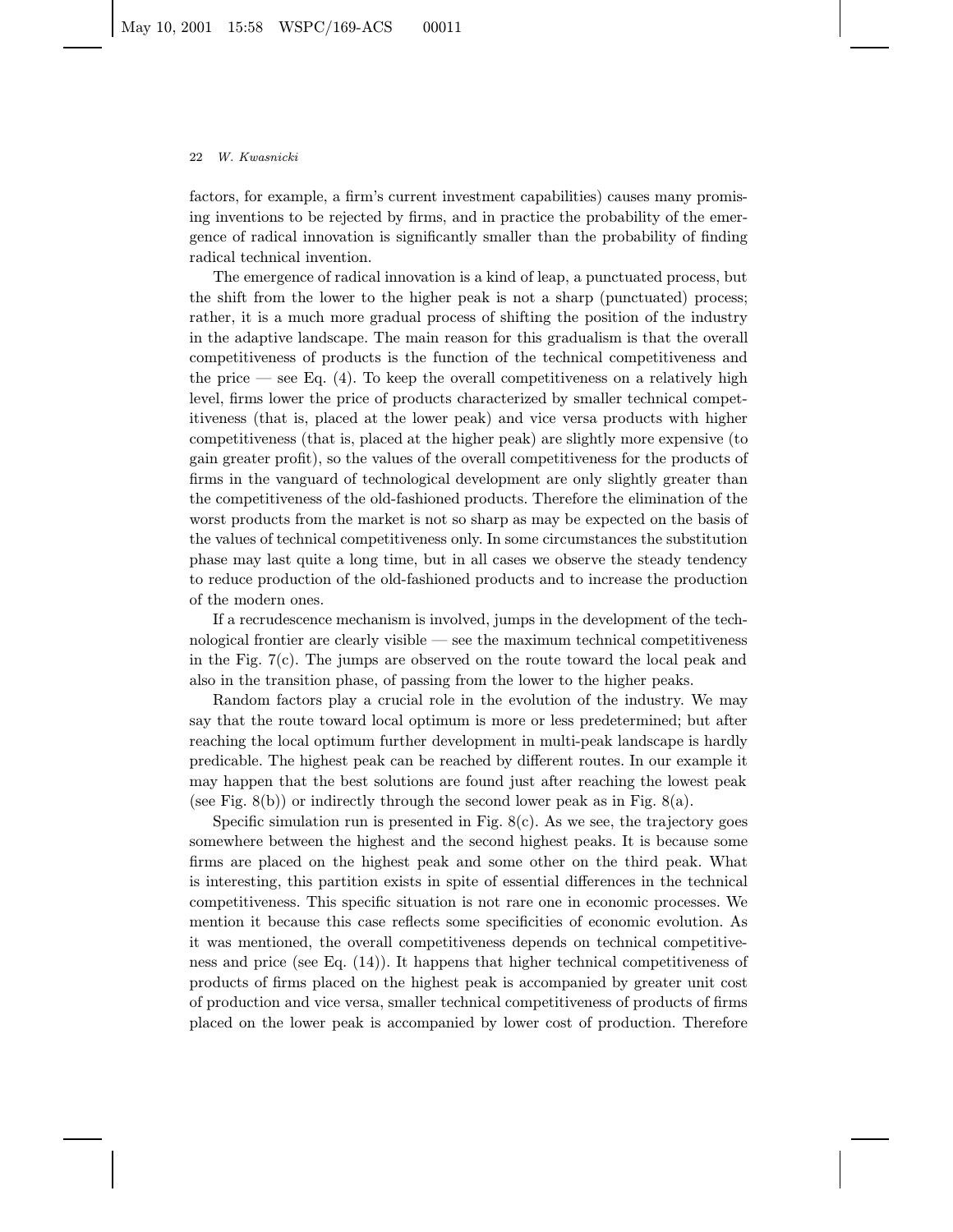

Firms Decision Making Process in an Evolutionary Model 23

Fig. 8. Trajectories of development (recrudescence, different runs).

firms on the highest peak are forced to charge higher price for their production and firms on the lower peak charge lower price (because smaller unit cost). In consequence the overall competitiveness of both kind of firms is almost equal. Some consumers decide to buy better products for higher price some other consumers buy worse products for smaller price. The market share of firms placed on the highest peak and the share of firms placed on the lower peak are almost the same (in some simulations even the share of firms producing less technologically advanced products increase).

Figure 9 summarizes all results presented in Figs. 6 and 8. It is visible that trajectories of industry development are more or less gradual when firms evolve toward a local peak along the hill and is punctuated when after a relatively short period of being 'trapped' on a local peak a radical innovation, placed on the higher peak, is found. We have used the same landscape with four peaks in simulations of biological populations. Price mechanisms and pre-evaluation of new solutions (inventions) before 'launching' them into the environment (market) are distinguished features of industrial development from biological evolution. The differences between economic and biological evolutions make that for some simulation conditions, modes of development can be different in both systems. The trajectories in biological evolution look very similar to that presented in Fig. 9 (with phased of gradual and punctuated modes of development) for large biological populations. Large populations are also not able to escape from the evolutionary trap in gradual way. Gradual process of development dominates in small biological populations (in our simulations, less then 15 individuals). In small biological populations it is possible to detect presence of genetical drift. Random changes of heritage information of the small population (genetic pool) cause that the population is able to evolve dawn the local peak toward a valley between lower and higher peaks and in the next phase the population is able to evolve gradually along the hill of the higher peak to reach the top of that hill.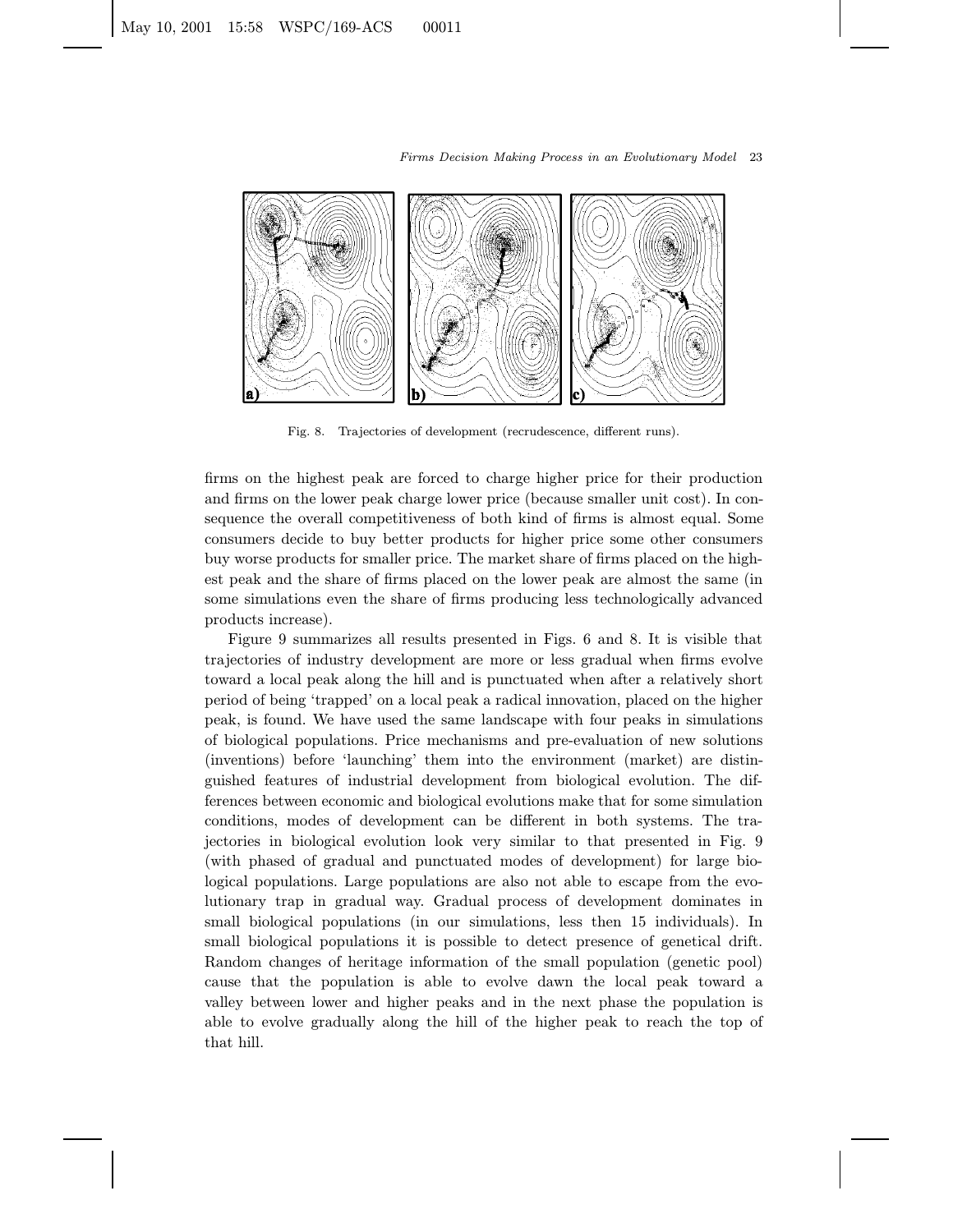

Fig. 9. "Look! Here he comes, leaping across the mountains, bounding over the hills" (Song of Solomon 2:8).

## Conclusions

Evolutionary processes are dynamical, historical ones where macro-characteristics flow from activities of individual agents. Fundamental features of evolutionary processes are diversity and heterogeneity of behaviours. Selection and search for innovation are two basic mechanisms of development. But we ought to be conscious that each particular evolutionary process has its own peculiarities, such that one related to investment, capital formation and price setting in economic evolution. Mechanisms of search for innovation seem to be the common property of all evolutionary processes, and in fact this part of the industrial model is 'borrowed' from our former model of biological evolution. It is reflected also in the nomenclature used, such as mutation, recombination, and so on, so well known in biological models.

Fluctuation of 3–6 years and of 10 years periodicity can occur in an industry development because of firms' bounded rationality. Long waves of development of 50–60 years period (Kondratieff cycles) occur in our model because of radical innovation emergence at the maturity phase of an 'old' technology.

## References

- [1] Bruckner E., W. Ebeling, M. A. Jimenez Montãno, A. Scharnhorst, Technological Innovations  $- A$  Self-Organisation Approach, Wissenschaftszentrum Berlin frSocialfroschung, FS II 93-302, 1993.
- [2] Day R. H., G. Eliasson (eds), The Dynamics of Market Economies (North-Holland, Amsterdam, 1986).
- [3] Kwasnicka H., W. Kwasnicka, 'MISS-E, A method of modeling and simulation of dynamics systems, Technological Forecasting and Social Change 26, 375–388 (1984).